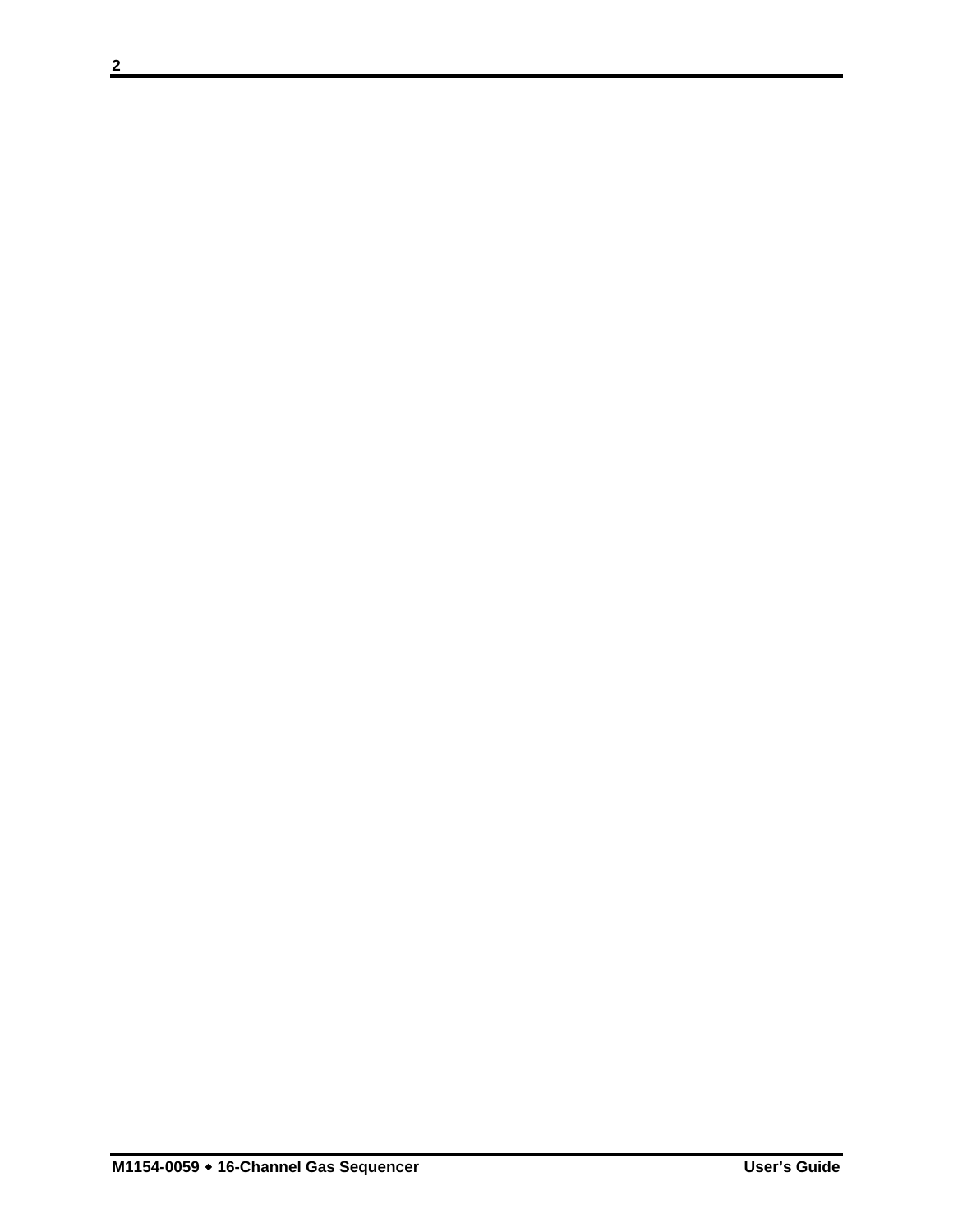### **INTERNATIONAL OFFICES:**

#### **BELGIUM**

New Brunswick Scientific NV-SA Stationsstraat 180/4 3110 Rotselaar België/Belgique Tel: 32 (0)16 56 28 31 Fax: 32 (0)16 57 27 53 E-mail: sales@nbsnv-sa.be

#### **CHINA**

New Brunswick Scientific Co., Inc. A903, 904 Yin Hai Building No. 250, Cao Xi Road Shanghai 200235, P.R. China Tel: 86 21 6484 5955 or 5966 Fax: 86 21 6484 5933 E-mail:  $nbsche@online shcn$ 

#### **FRANCE**

New Brunswick Scientific SARL 12-14, Rond Point des Champs Elysées 75008 Paris France Tel: 33 (0)1 5353 1511 Fax: 33 (0)1 5353 1557 E-mail: sales@nbssarl.fr

#### **GERMANY**

New Brunswick Scientific GmbH In Der Au 14 D-72622 Nürtingen Deutschland Tel: 49 (0)7022 932490 Fax: 49 (0)7022 32486 E-mail: sales@nbsgmbh.de

#### **THE NETHERLANDS**

New Brunswick Scientific BV Kerkenbos 1101, 6546 BC Nijmegen P.O Box 6826, 6503 GH Nijmegen Nederland Tel: 31 (0)24 3717 600 Fax: 31 (0)24 3717 640 E-mail: sales@nbsbv.nl

#### **UNITED KINGDOM**

New Brunswick Scientific (UK) Ltd. 17 Alban Park St. Albans, Herts. AL4 0JJ United Kingdom Tel: 44 (0)1727 853855 or 0800 581331 Fax: 44 (0)1727 835666 E-mail: bioinfo@nbsuk.co.uk Web: www.nbsuk.co.uk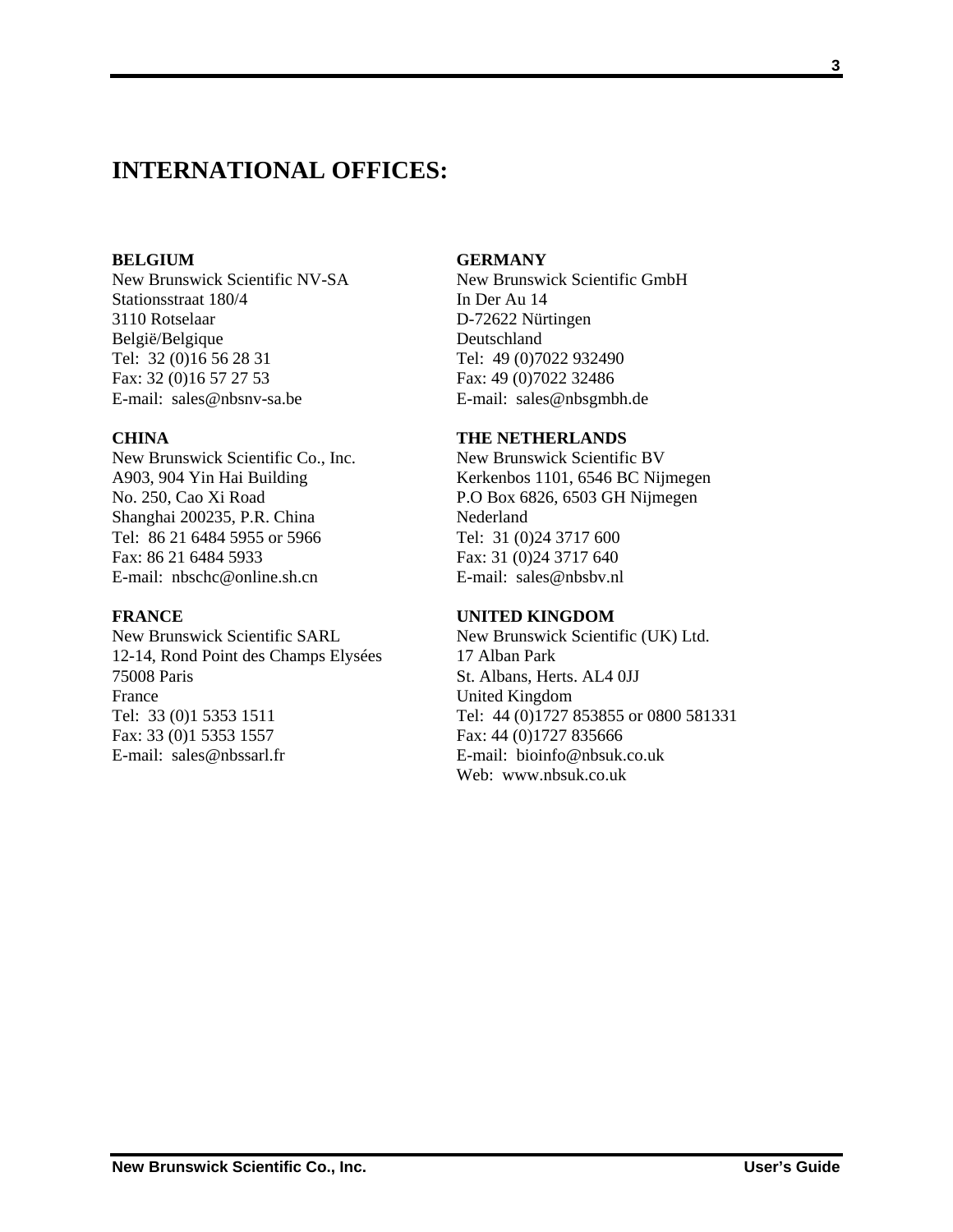## *CAUTION!*

**This equipment** *must* **be operated as described in this manual. If operational guidelines are not followed, equipment damage and personal injury** *can* **occur.** 

**Please read the entire User's Guide before attempting to use this unit.** 

**Do not use this equipment in a hazardous atmosphere or with hazardous materials for which the equipment was not designed.** 

**New Brunswick Scientific Co., Inc. (NBS) is not responsible for any damage to this equipment that may result from the use of an accessory not manufactured by NBS.**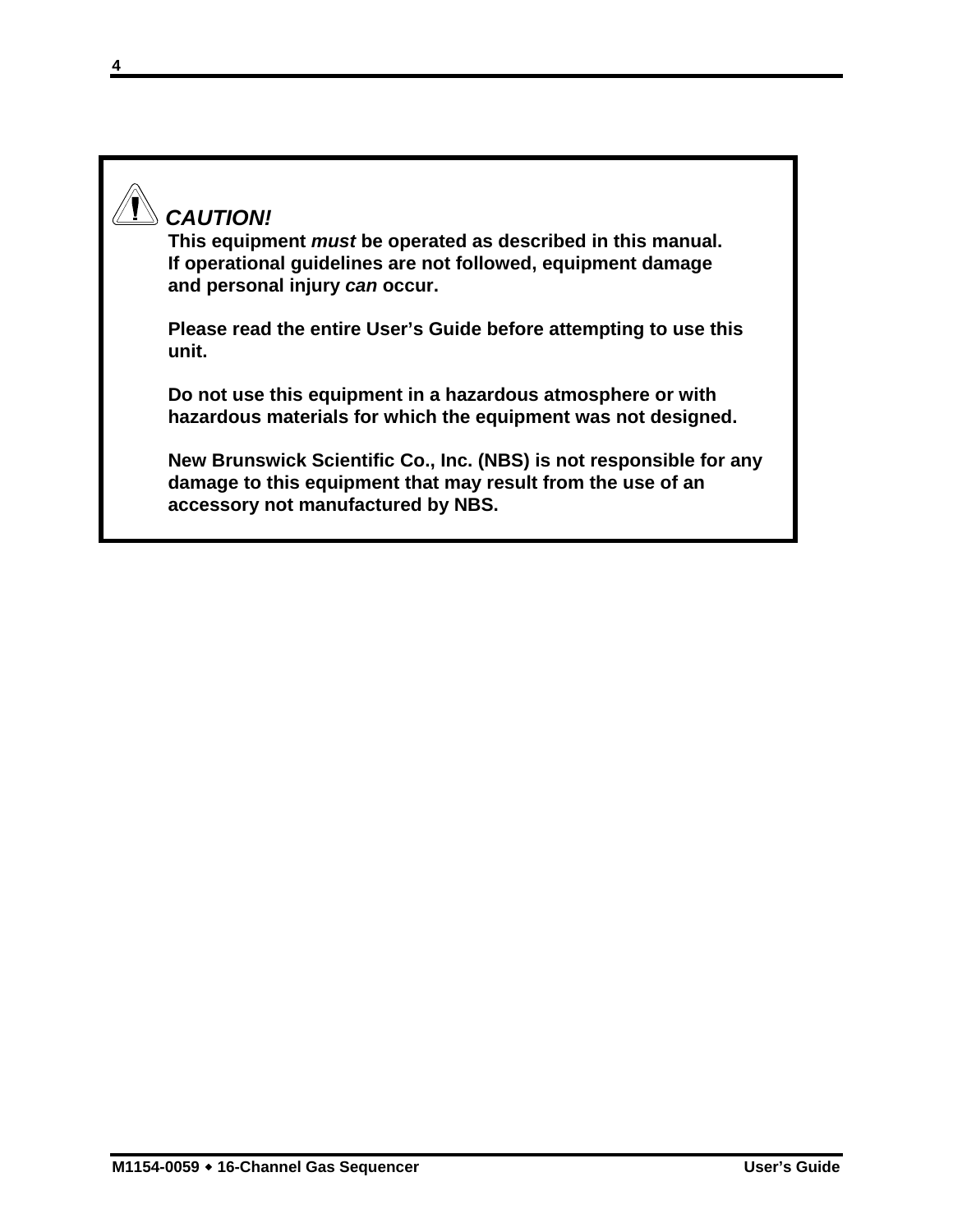## **Copyright Notice**

New Brunswick Scientific Company, Inc. Box 4005 44 Talmadge Road Edison, New Jersey 08818-4005

© Copyright 2006 New Brunswick Scientific Co., Inc.

All Rights Reserved.

Reproduction, adaptation, or translation without prior written permission from New Brunswick Scientific is prohibited.

### **Disclaimer Notice**

New Brunswick Scientific Co., Inc. reserves the right to change information in this document without notice. Updates to information in this document reflect our commitment to continuing product development and improvement.

## **Manual Conventions**

| $\hat{a}$ NOTE:              | Notes contain essential information that deserves<br>special attention.                                                                                                           |
|------------------------------|-----------------------------------------------------------------------------------------------------------------------------------------------------------------------------------|
| <b>CAUTION!</b>              | Caution messages appear before procedures which, if<br>caution is not observed, could result in damage to the<br>equipment.                                                       |
| <b>WARNING!</b>              | Warning messages alert you to specific procedures or<br>practices which, if not followed correctly, could result in<br>serious personal injury.                                   |
| <b>Bold</b>                  | Text in boldface type emphasizes key words or<br>phrases.                                                                                                                         |
|                              | This particular Warning message, whether found in the<br>manual or on the unit, means HOT SURFACE-and<br>therefore represents a potential danger to touch.                        |
| <i><b>CRUSH WARNING!</b></i> | Crush Warning messages alert you to specific<br>procedures or practices regarding heavy objects which,<br>if not followed correctly, could result in serious personal<br>injury . |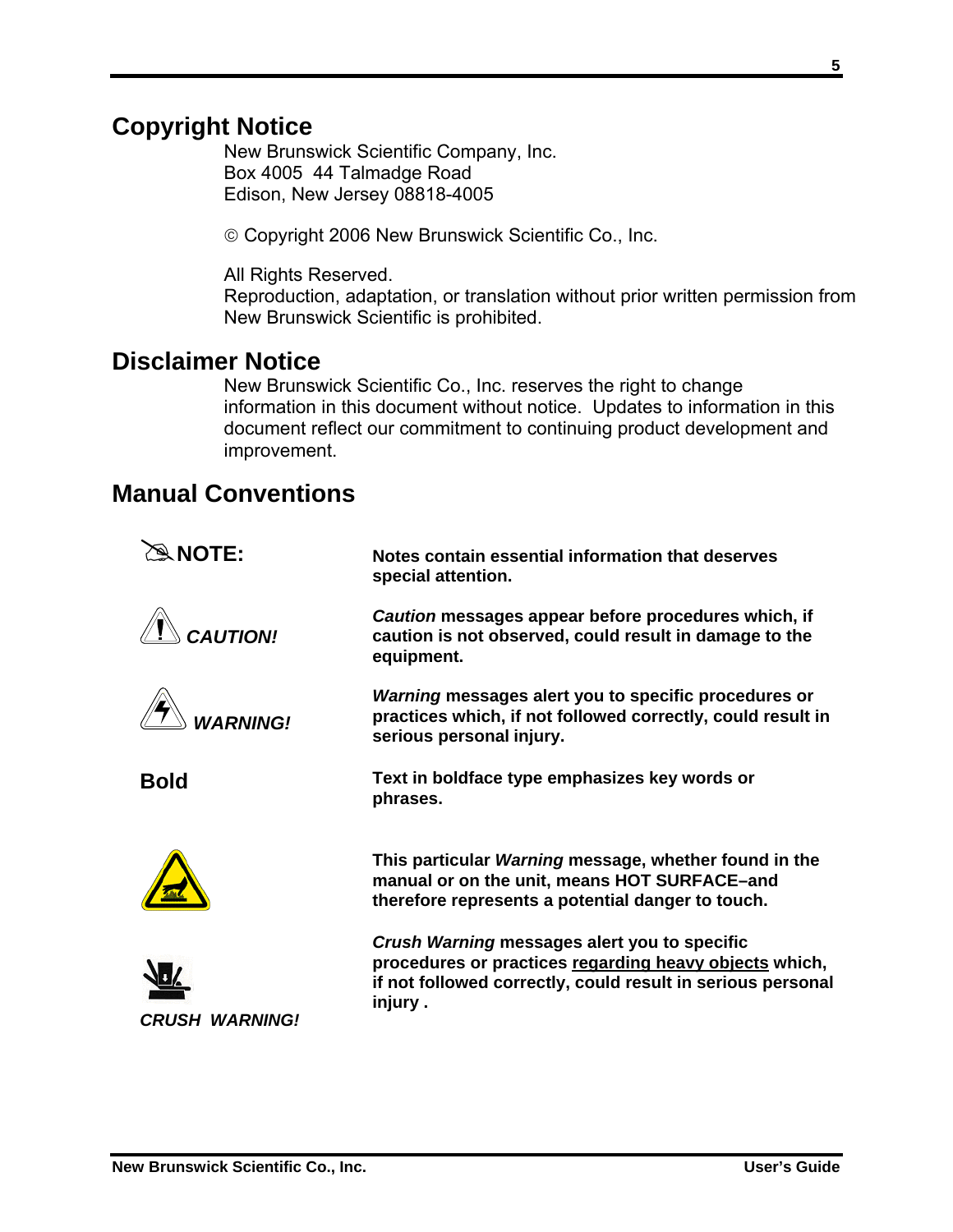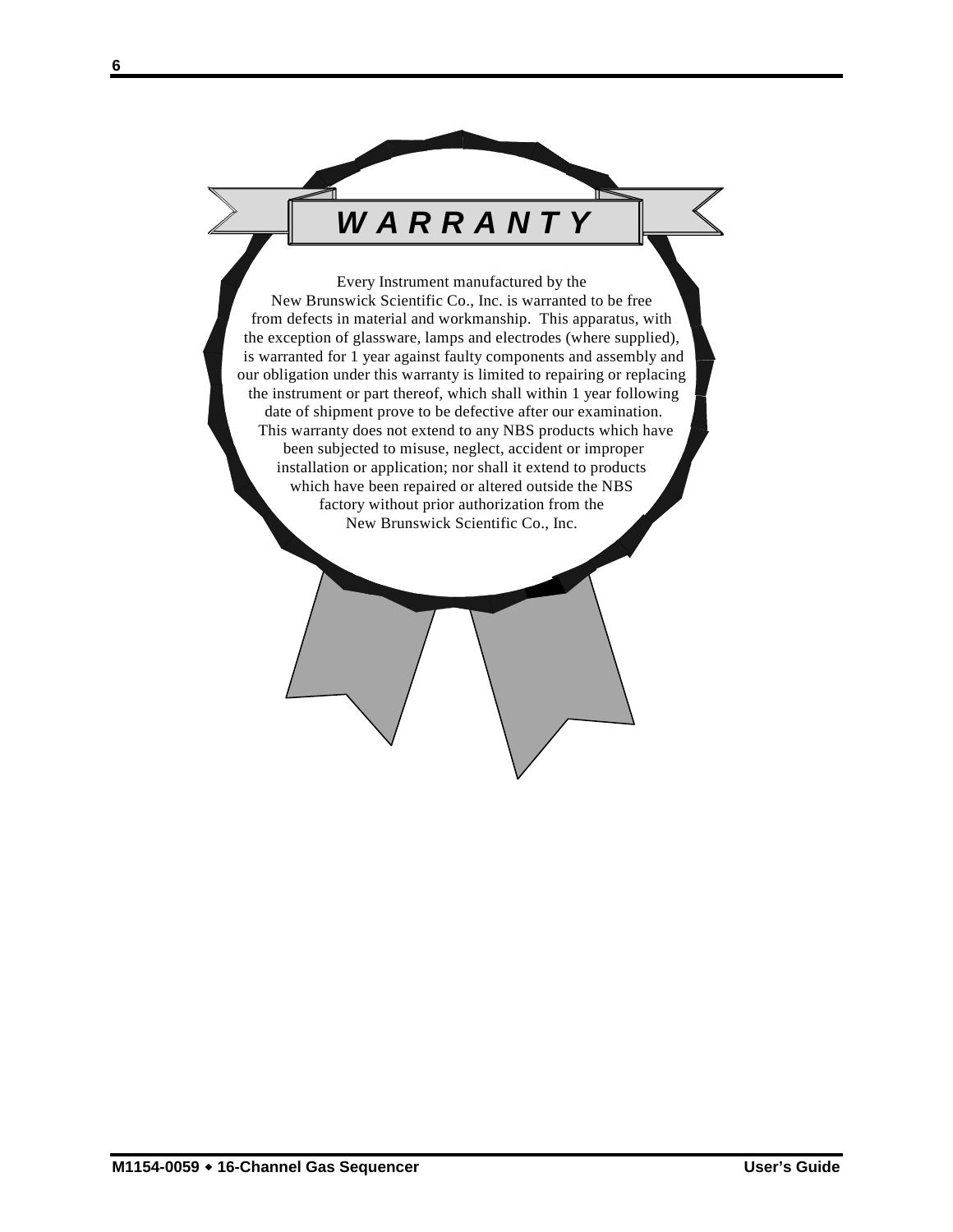## **TABLE OF CONTENTS**

| 1              | <b>OVERVIEW</b>                                        | 9  |
|----------------|--------------------------------------------------------|----|
| 1.1            | <b>Specifications</b>                                  | 10 |
| $\overline{2}$ | <b>INSPECTION &amp; VERIFICATION</b>                   | 11 |
| 2.1            | <b>Inspection of Boxes</b>                             | 11 |
| 2.2            | <b>Packing List Verification</b>                       | 11 |
| 2.3            | <b>Unpacking</b>                                       | 11 |
| 2.4            | <b>Inspection of Equipment</b>                         | 11 |
| 3              | <b>FEATURES</b>                                        | 12 |
| 4              | <b>GETTING STARTED</b>                                 | 15 |
| 4.1            | <b>Physical Location</b>                               | 15 |
| 4.2            | <b>Environment</b>                                     | 16 |
| 4.3            | <b>Electrical Connections</b>                          | 16 |
| 4.4            | 4-20 mA Output                                         | 16 |
| 4.5            | <b>Using NBS Process Controllers</b>                   | 18 |
| 5              | <b>OPERATION</b>                                       | 20 |
| 5.1            | <b>Starting Up</b>                                     | 20 |
| 5.2            | <b>Valve Sequencing</b>                                | 20 |
| 6              | <b>EXHAUST GAS ANALYSIS SYSTEM WITH AFS-BIOCOMMAND</b> | 21 |
| 6.1            | <b>AFS-BioCommand Control Diagrams</b>                 | 21 |
| $\overline{7}$ | <b>PREVENTIVE MAINTENANCE</b>                          | 24 |
| 7.1            | <b>Cleaning</b>                                        | 24 |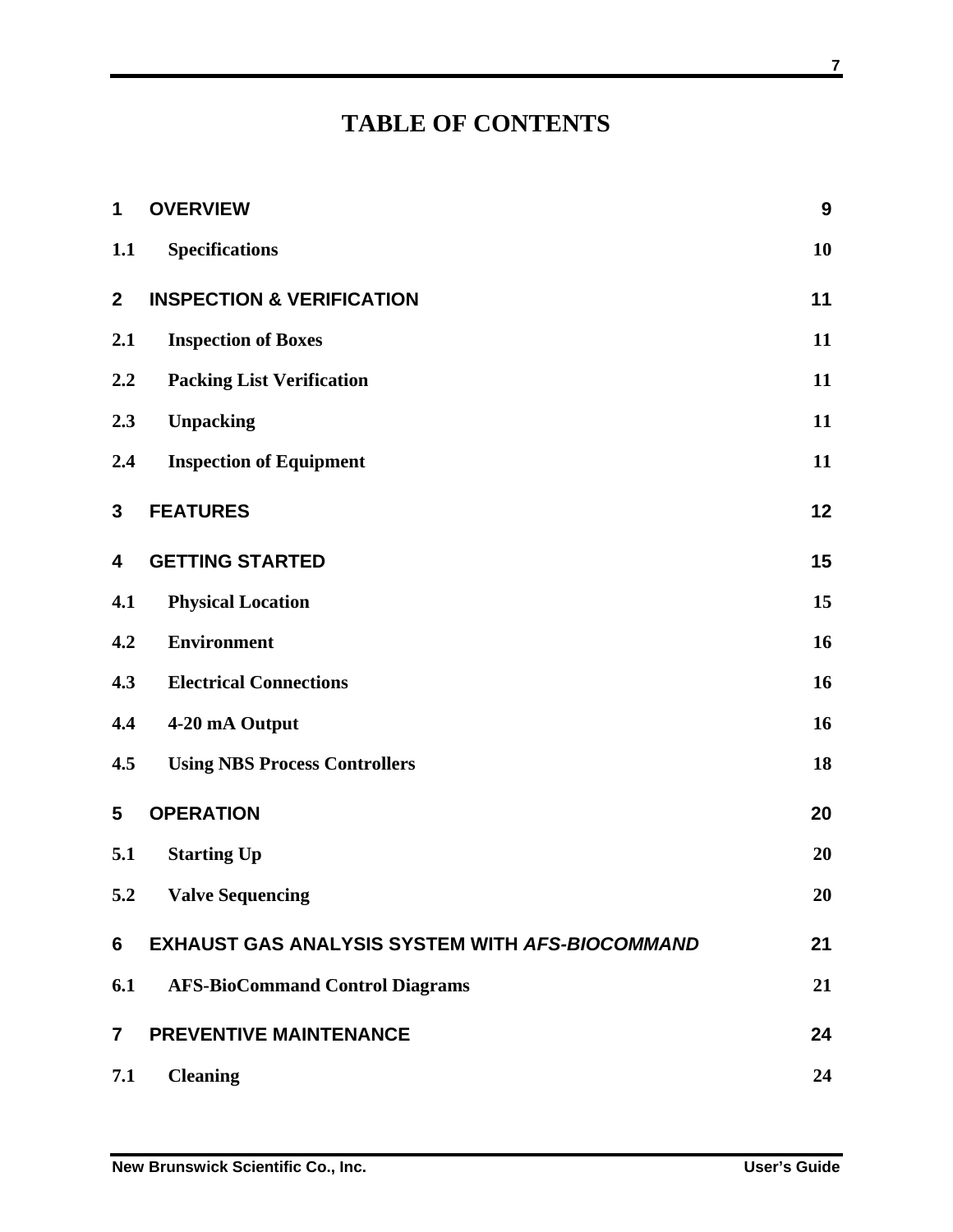| 7.2 | <b>Fuse Replacement</b>      | 24 |
|-----|------------------------------|----|
| 8   | <b>REPLACEMENT PARTS</b>     | 25 |
| 9   | <b>DRAWINGS &amp; TABLES</b> | 26 |
| 9.1 | <b>Control Schematic</b>     | 26 |
| 9.2 | <b>List of Drawings</b>      | 28 |
| 9.3 | <b>List of Tables</b>        | 28 |
| 10  | <b>INDEX</b>                 | 29 |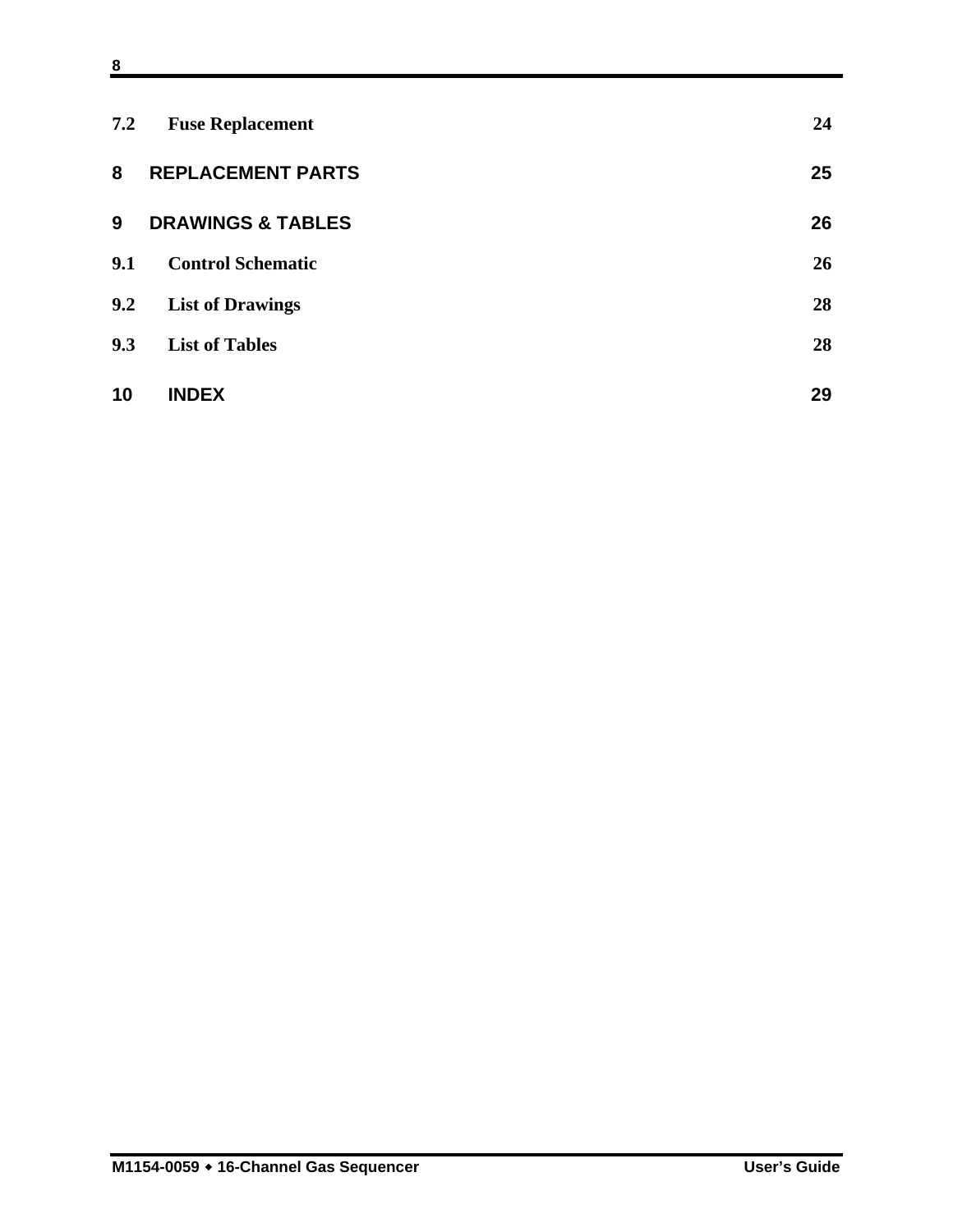## **OVERVIEW**

The NBS Gas Sequencer samples gases in sequential order from fermentors and/or bioreactors and then sends these sampled gases to a gas analyzer during a process. The Gas Sequencer is designed to be used as part of a loop in conjunction with the following equipment:



**Figure 1: Typical Equipment Set-up** 

There are 16-Channels on the Gas Sequencer which can be turned on and off sequentially. A maximum of 15 fermentors or bioreactors can be connected to the unit. The 16th channel is used for a reference gas stream (zero gas stream). The user-selected sequencing time range for each channel or valve is 2 to 7 minutes.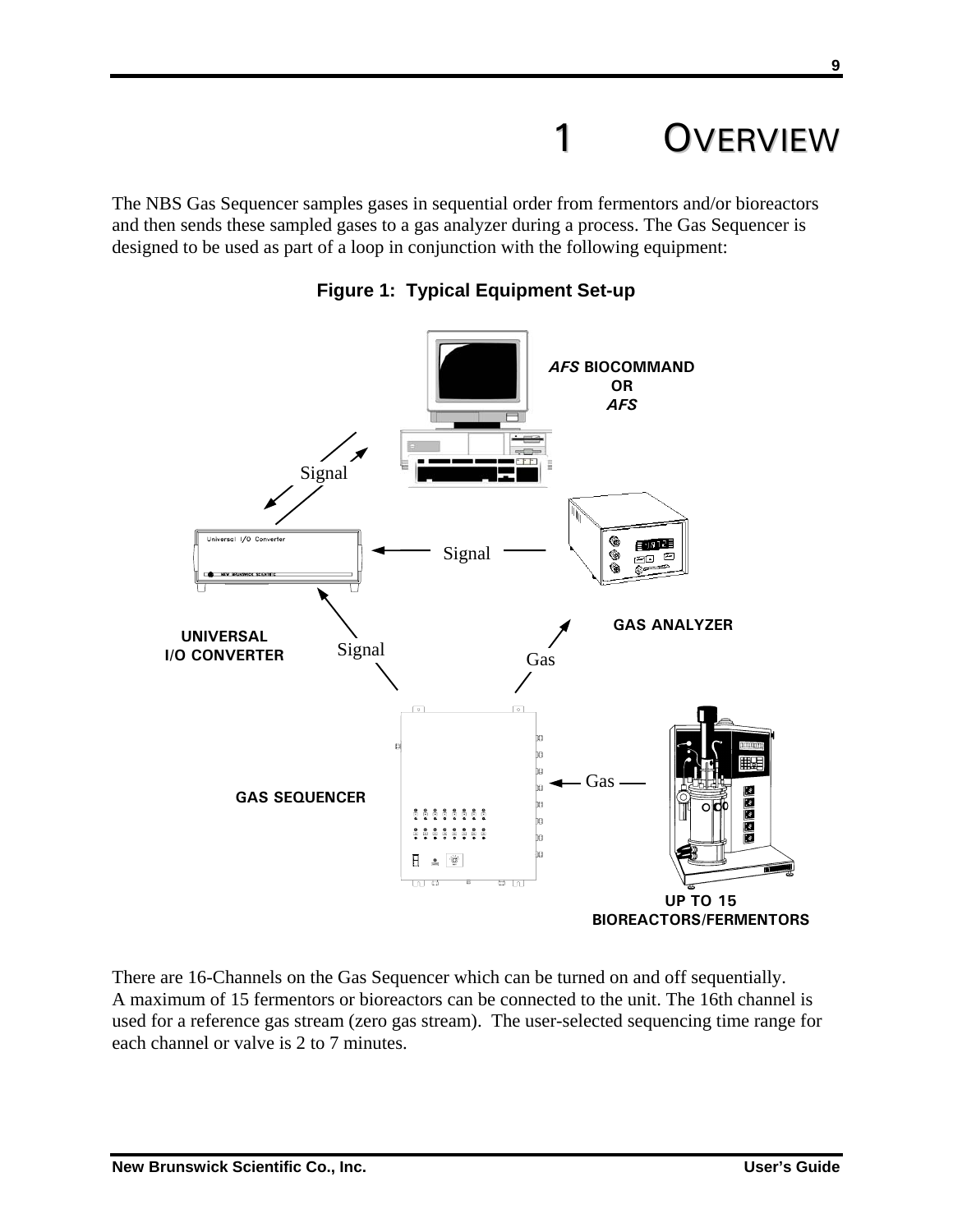### *1.1 Specifications*

| <b>Gas Sequencer</b>        |                                                  |                 |  |
|-----------------------------|--------------------------------------------------|-----------------|--|
|                             | Valve No.                                        | Output (±0.1mA) |  |
|                             | All Off                                          | 4.0             |  |
|                             | 1                                                | 5.0             |  |
|                             | 2                                                | 6.0             |  |
|                             | 3                                                | 7.0             |  |
|                             | 4                                                | 8.0             |  |
|                             | 5                                                | 9.0             |  |
|                             | 6                                                | 10.0            |  |
|                             | $\overline{7}$                                   | 11.0            |  |
|                             | 8                                                | 12.0            |  |
| <b>Output Signal</b>        | 9                                                | 13.0            |  |
|                             | 10                                               | 14.0            |  |
|                             | 11                                               | 15.0            |  |
|                             | 12                                               | 16.0            |  |
|                             | 13                                               | 17.0            |  |
|                             | 14                                               | 18.0            |  |
|                             | 15                                               | 19.0            |  |
|                             | 16                                               | 20.0            |  |
| <b>Compression Fittings</b> | 18 unions, 3/8" OD, 316 Stainless Steel          |                 |  |
| <b>Sequencing Time</b>      | 2 to 7 minutes, user-selected                    |                 |  |
| <b>Dimensions</b>           | 241/4 inches L x 13% inches W x 30 5/16 inches H |                 |  |
|                             | 61.6 cm L x 34 cm W x 77 cm H                    |                 |  |
| <b>Electrical</b>           | 85-264 VAC 50/60 Hz, 0.2 A                       |                 |  |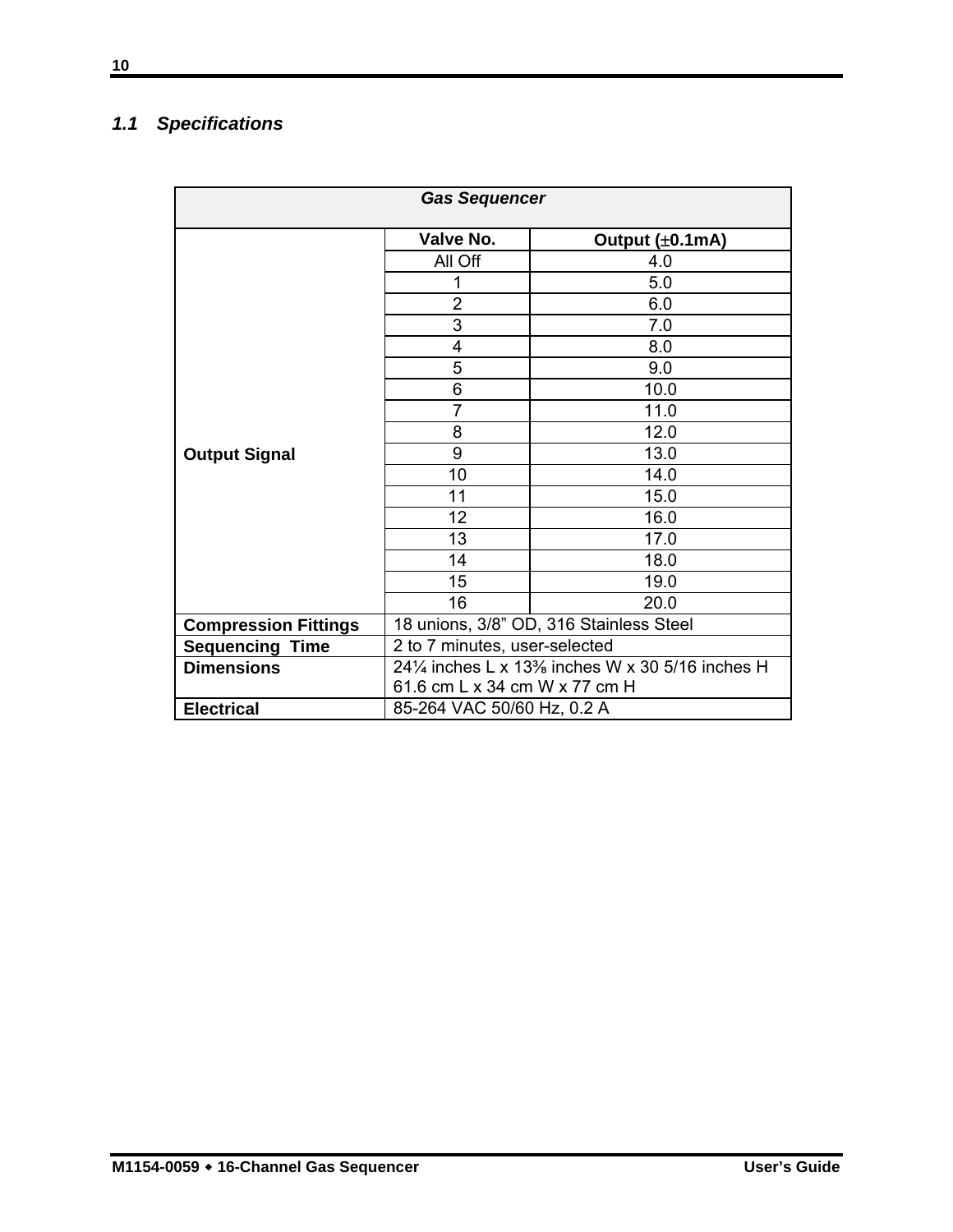## 2 **INSPECTION & VERIFICATION**

#### *2.1 Inspection of Boxes*

After you have received your order from New Brunswick Scientific, inspect the boxes carefully for any damage that may have occurred during shipping. Report any damage immediately to the carrier and to your local NBS Sales Order Department.

#### *2.2 Packing List Verification*

Verify against your NBS packing list that you have received the correct materials.

#### *2.3 Unpacking*

Save all packing materials and the User's Guide. If any part of your order was damaged during shipping, is missing pieces, or fails to operate, please fill out the *Customer Satisfaction Form 6300* and return it by fax or mail.

#### *2.4 Inspection of Equipment*

Verify that you have received the following:

 **Gas Sequencer (M1154-2396) Gas Sequencer User's Guide**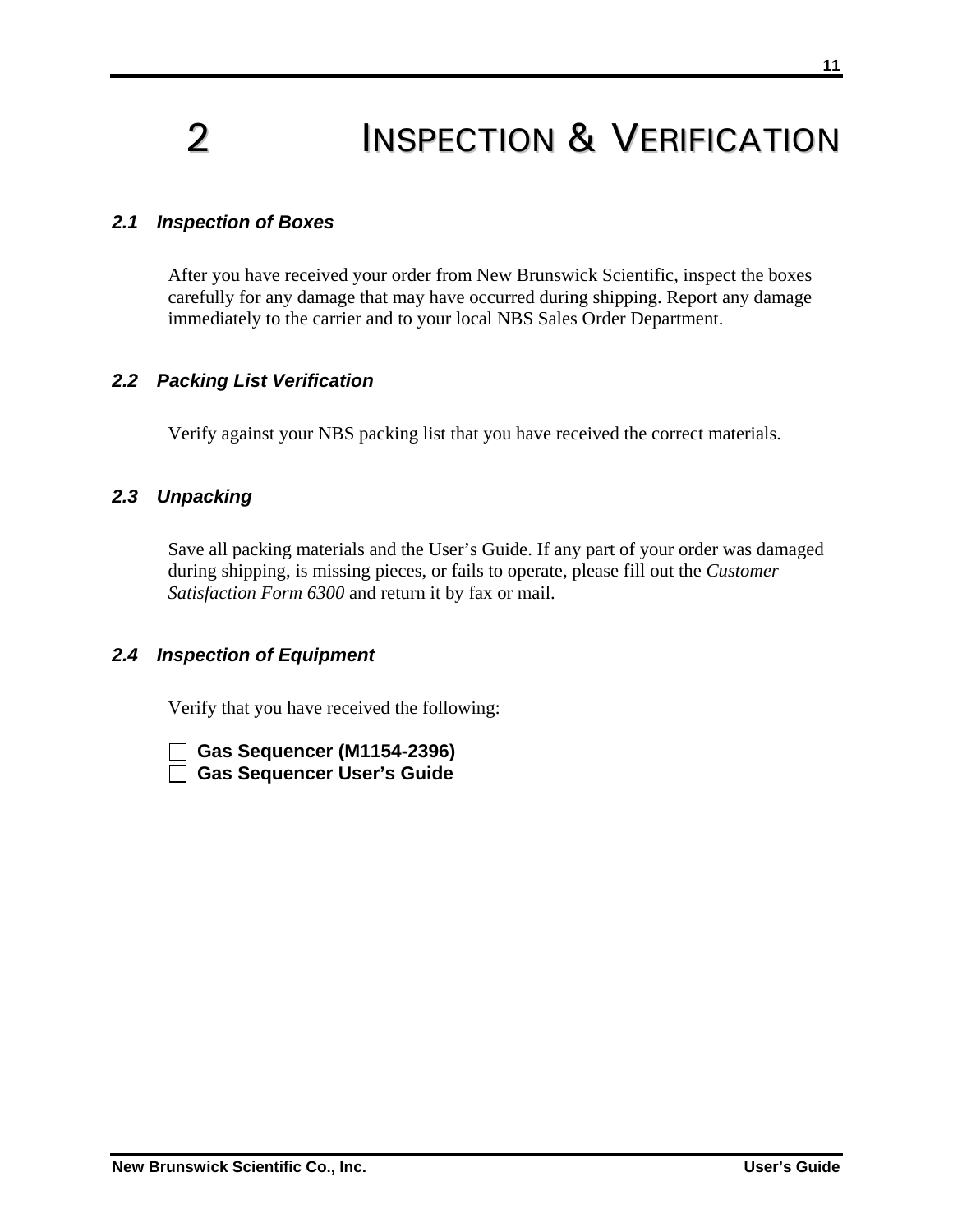## 3 FEATURES

The 16 compression fittings on the right hand side of the Gas Sequencer are inlets you're your fermentors or bioreactors, and/or an alternate (zero) gas stream.

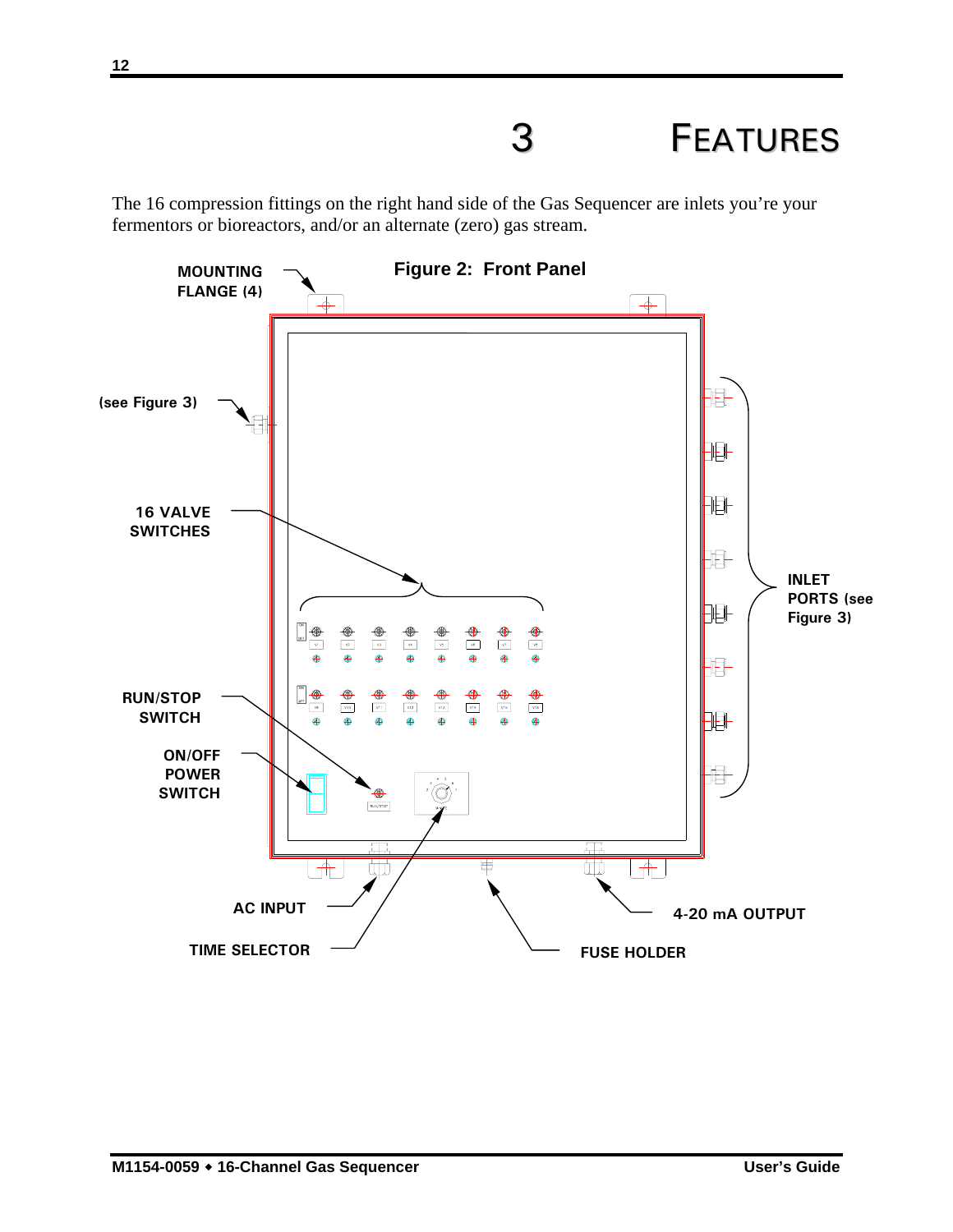The port on the upper left side panel of the cabinet is an outlet port which is connected to a gas analyzer. The port on the upper right side panel of the cabinet is used for exhaust. The exhaust port is used to bypass the analyzer so that the sample is as fresh as possible when each solenoid valve is turned on and the gas stream is sent to the analyzer. Depending on the gases sampled, the exhaust gases may or may not need connected to a room vent.



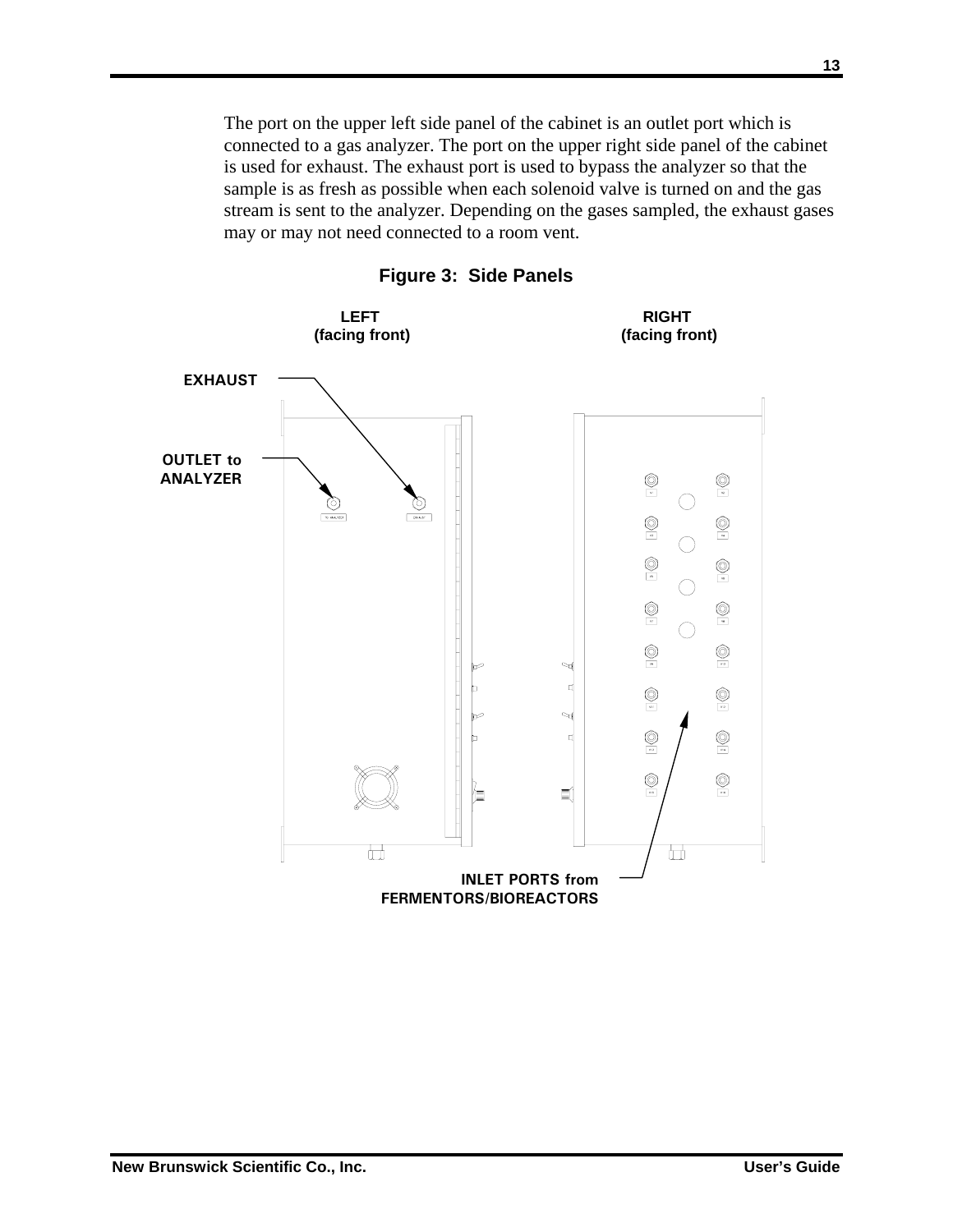The interior of the Gas Sequencer cabinet consists of an analog module, a digital input module, a programmed FX controller, a terminal block, process piping, and sixteen solenoid valves.

The analog module produces a 4-20 mA signal which is used for identifying each valve in its open (ON) condition. See Section 1.1, *Specifications*, for the output signal of each valve.



**Figure 4: Cabinet Interior**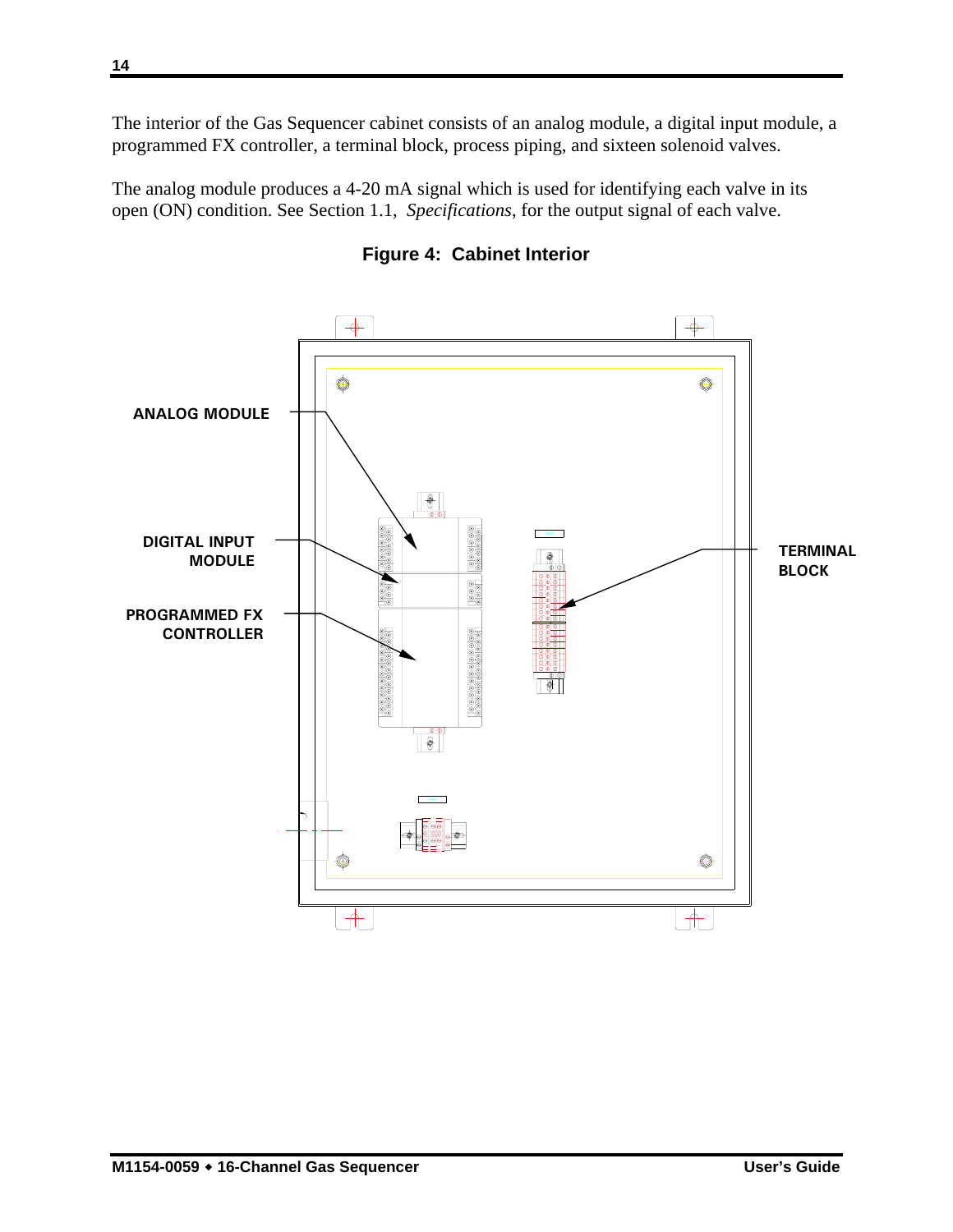## **GETTING STARTED**

#### *4.1 Physical Location*

## *WARNING!*

**Never attempt to lift or move the Gas Sequencer by yourself. It should be lifted or moved by at least two people.** 

The 16-Channel Gas Sequencer is designed to be wall or rack-mounted. Select a location that will allow for gas lines to be run to and from the unit, while providing the shortest distance (d) between the unit and the gas analyzer/mass spectrometer. This distance (d) is critical for accurate and meaningful readings of your gas samples.



**Figure 5: Location** 

Do not attempt to lift or carry the unit yourself. Two or more people are required to lift or move the unit.

Before mounting the Gas Sequencer, ensure that the wall or rack is sturdy and stable enough to support the unit.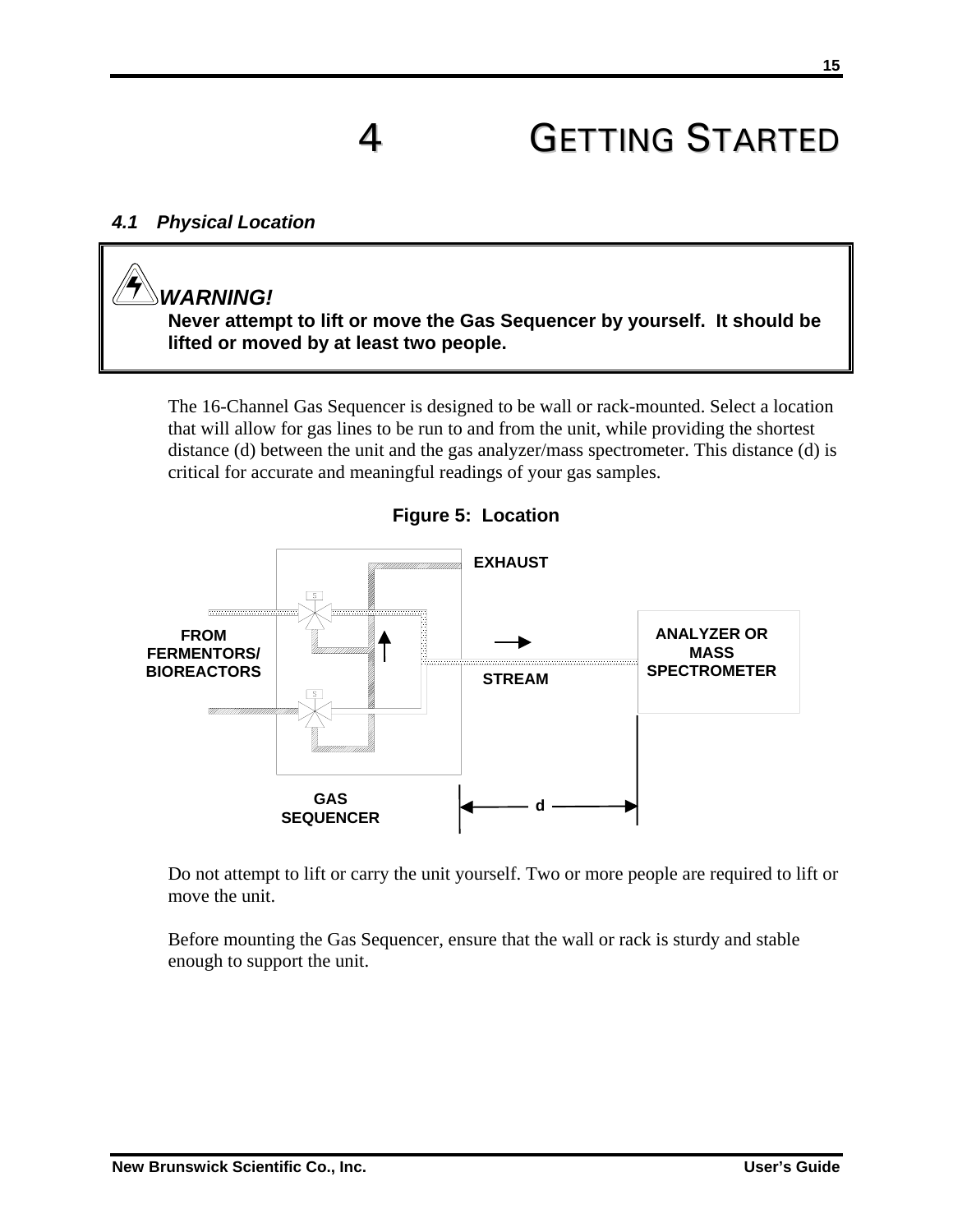#### *4.2 Environment*

The sequencer is designed to operate optimally in the following ambient conditions:

- $5 35^{\circ}C$
- 20 to 90% Relative Humidity, non-condensing

#### *4.3 Electrical Connections*

**Before making electrical connections,** verify that the power source voltage matches the voltage listed on the unit's electrical specification plate (located on the unit's side panel), and make sure that the ON/OFF switch is in the OFF position.

After verifying the above, plug the power cord (provided) securely into the AC power input connector (*see Figure 2*), and connect the power cord to a suitable, grounded receptacle.

#### *4.4 4-20 mA Output*

Each valve is associated with a unique analog current signal while it is open to a gas analyzer.

| Valve No.      | Signal (mA) |
|----------------|-------------|
| All Off        | 4.0         |
| 1              | 5.0         |
| $\overline{c}$ | 6.0         |
| 3              | 7.0         |
| 4              | 8.0         |
| 5              | 9.0         |
| 6              | 10.0        |
| $\overline{7}$ | 11.0        |
| 8              | 12.0        |
| 9              | 13.0        |
| 10             | 14.0        |
| 11             | 15.0        |
| 12             | 16.0        |
| 13             | 17.0        |
| 14             | 18.0        |
| 15             | 19.0        |
| 16             | 20.0        |

#### **Table 1: Valve Analog Current Signals**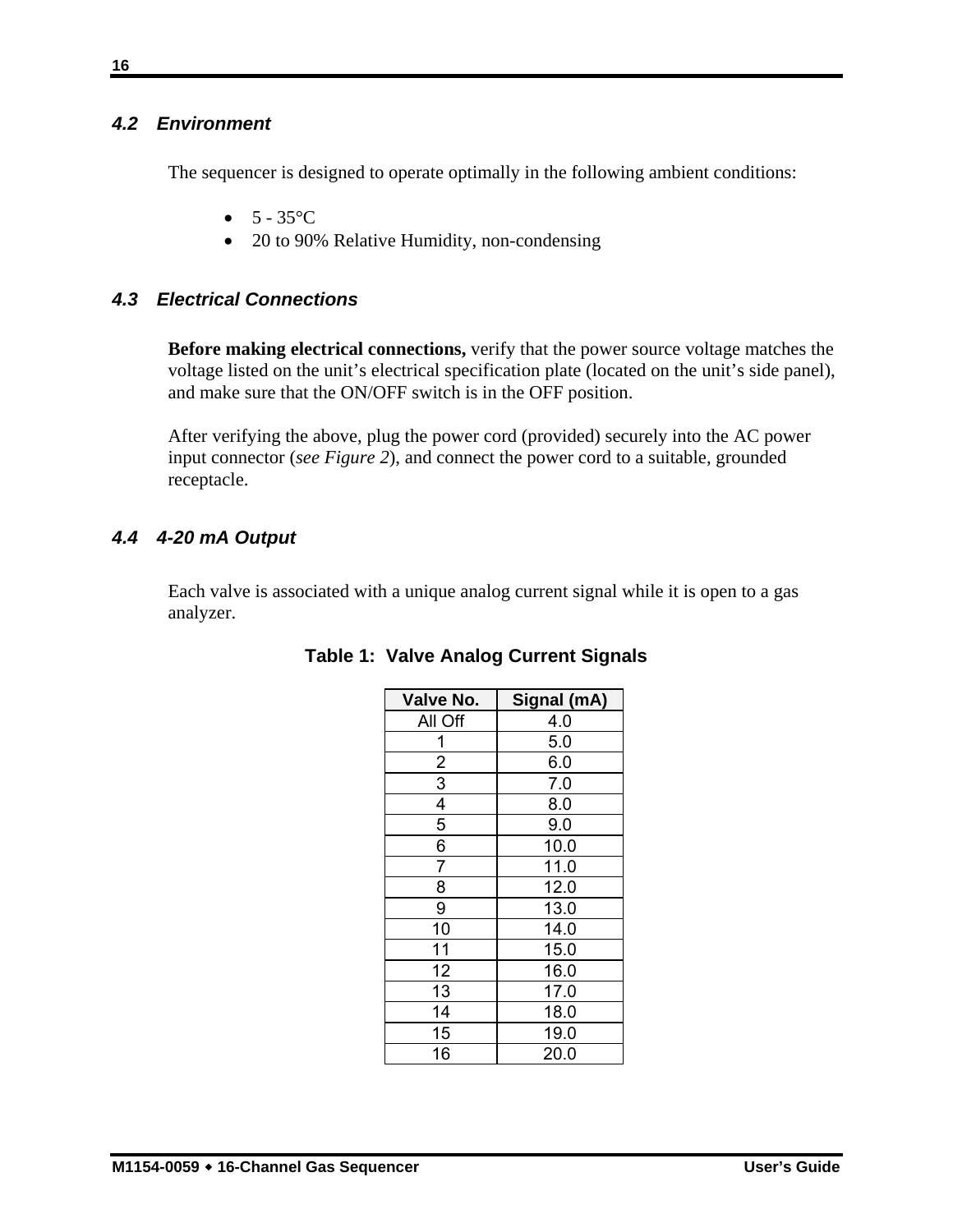This signal, which is used for identifying the open valve, is available at the output terminals of the analog module located inside the sequencer's cabinet (*see Figure 4*). The signal enables data processing equipment to link the gas stream currently exiting the Gas Sequencer with its source. This signal must be brought out to the external equipment via electrical connection.

#### *WARNING!*  **The following procedure should only be performed by a qualified technician.**

To do so:

- 1. Ensure that the power switch is in the OFF position. Disconnect the power cord from the power supply.
- 2. Select two lengths of hookup wire that allow connection to the external recording/ signal conditioning device and sequencer.
- 3. Open the cabinet door.
- 4. From the bottom panel, feed the two lengths of wire through the 4-20 mA Output connector (*see Figure 6*):



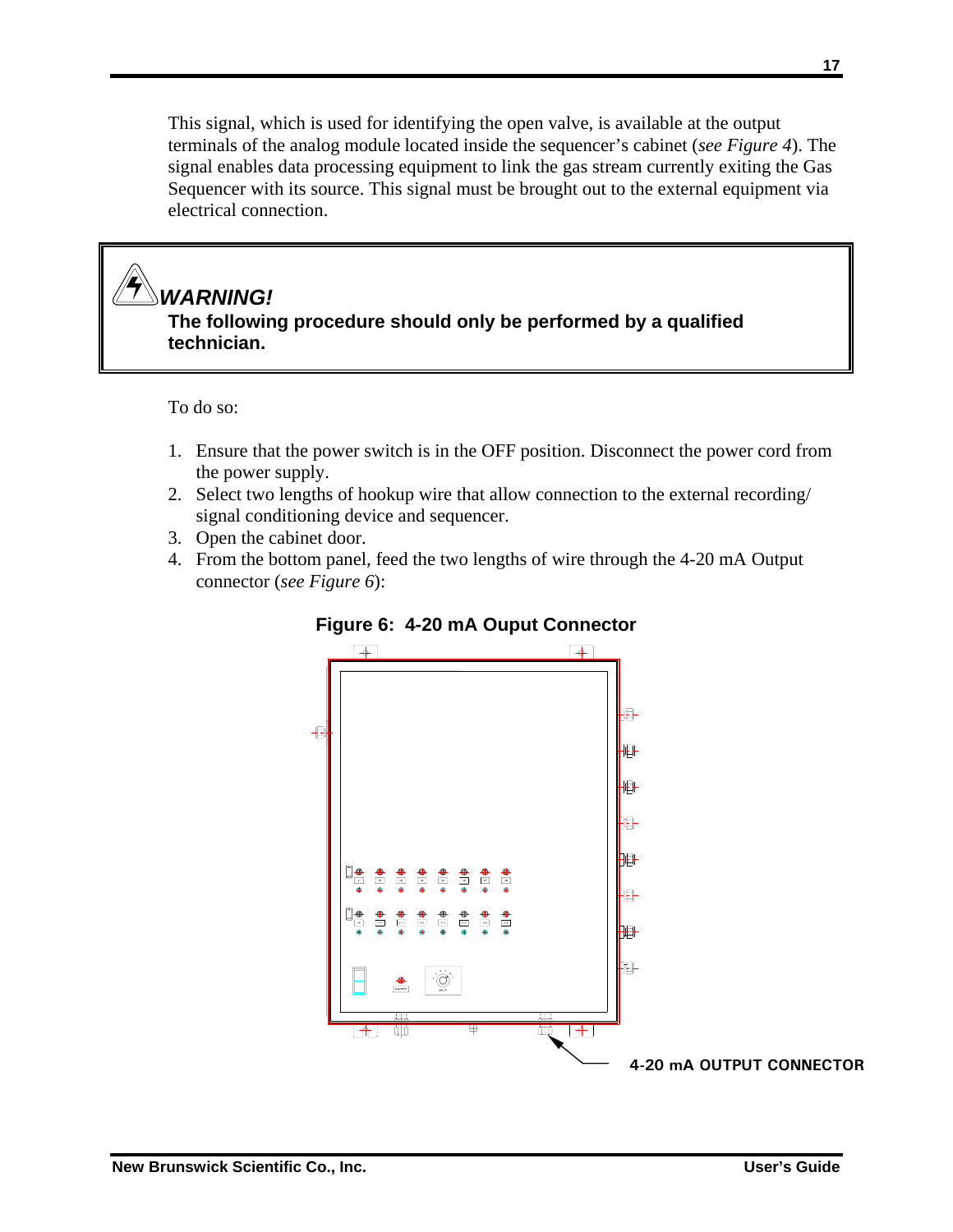5. Using a screwdriver, connect one of the wires to the **CH1 I+** terminal (see Figure 7) and the other to the **CH 1 I**− terminal. Label both wires at the other ends.



**Figure 7: Analog Module Detail**

- 6. Close the cabinet door and secure it.
- 7. Observe polarity when connecting the external devices.
- 8. Reconnect the power cord and, when ready, turn the power switch ON.

#### *4.5 Using NBS Process Controllers*

The Gas Sequencer is designed for use as a switching device to aid in the recording of data between a gas analyzer and one or more fermentor(s)/bioreactor(s). When used properly, they form a powerful system for displaying, graphing, and recording exhaust gas components. Component values can be incorporated into control schemes to automatically adjust process parameters as specified by the user.

To utilize any digital software, analog electrical current signals from the Gas Sequencer and gas analyzer must first be converted to a digital signal. The NBS Universal I/O Converter or controller convert up to ten 4-20 ma current signals to a digital signal which is compatible with *AFS-BioCommand* (based on Windows®) or its predecessor, *AFS* (based on DOS).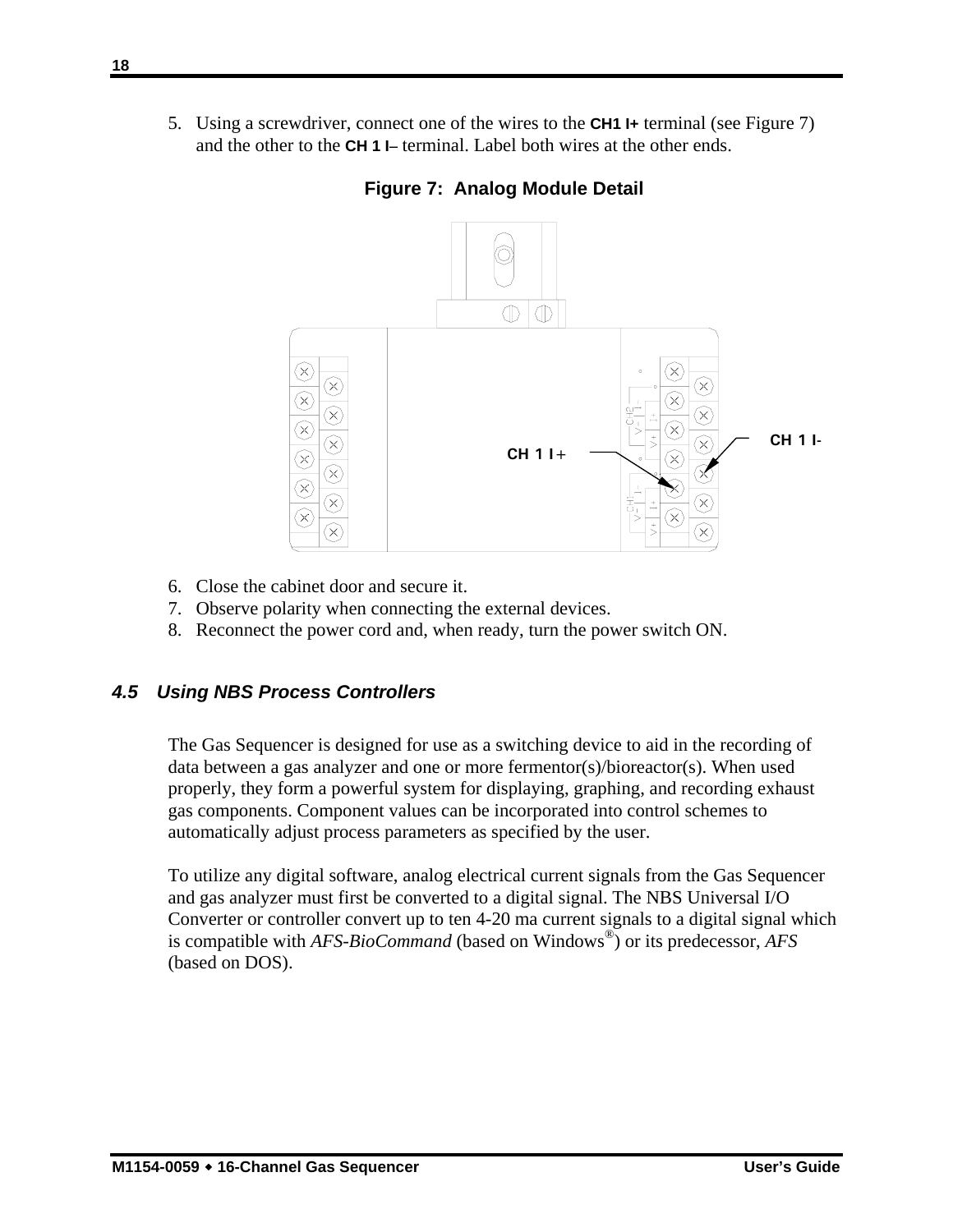Whatever controlling software is used, it must be programmed to associate the currently open valve with the current readings from the gas analyzer. Further, a delay between opening of the valve and reading of the gas analyzer should be included in the program to ensure that residual gas from the previous source has been fully purged from the lines.

The minimum required delay, typically about 1 to 4 minutes, will depend on the gas flow rate, the distance between the sequencer and the analyzer (regarding the volume to be purged). The greater the distance, the greater the volume that has to be purged. This varies among installations and applications, and may be determined by trial.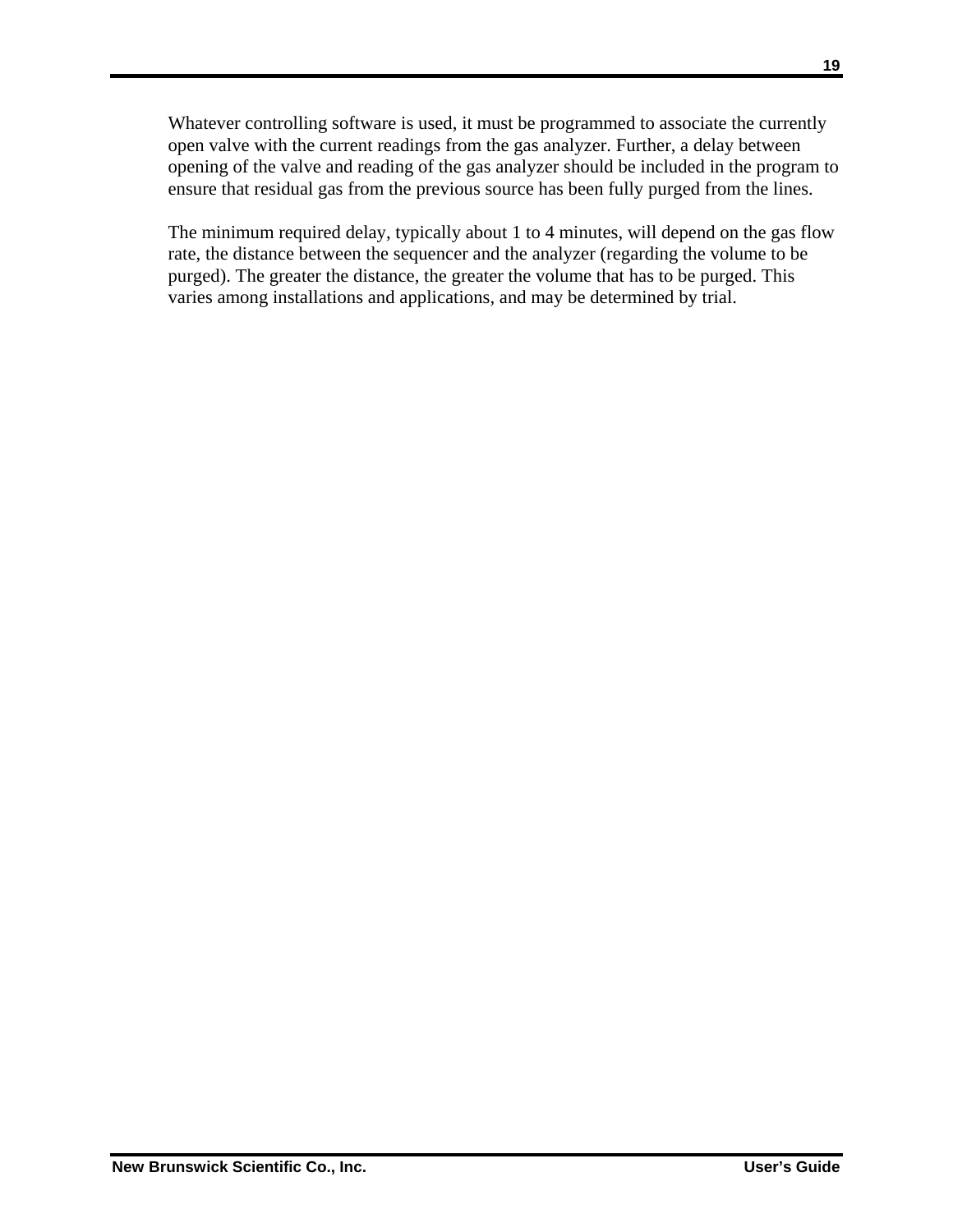## 5 OPERATION

#### *5.1 Starting Up*

Before turning the unit on, verify that all connections to and from the unit are secure and, if you have not done so previously, verify that the voltage of your power supply matches the voltage marked on the electrical specification plate on the control cabinet's side panel.

After making the above-mentioned checks, press the power switch to turn the unit ON.

#### *5.2 Valve Sequencing*

- 1. Turn the valve switches ON for all the valves desired to be sequenced during the process.
- 2. Select the time that each valve will be open by adjusting the time selector to the appropriate position. Cycle times may be set from 2 to 7 minutes.
- 3. Set the Run/Stop switch to the RUN position to start the valve sequencing cycle. The selected valves will open and close sequentially.
- 4. To cease the valve sequencing cycle, set the Run/Stop switch to the STOP position.

#### #**NOTE:**

**If the valve or time settings must be changed during a process, the Run/Stop switch must be set to the STOP position before adjusting the valve switches or the time selector.** 

**When the Run/Stop switch is set to STOP, the unit will remain idle and the output current signal of the last valve opened will be held constant. To restart the valve sequencing cycle after changes have been made, set Run/Stop switch to the RUN position. This will reset the valve sequencing cycle starting with the first valve selected in the process.**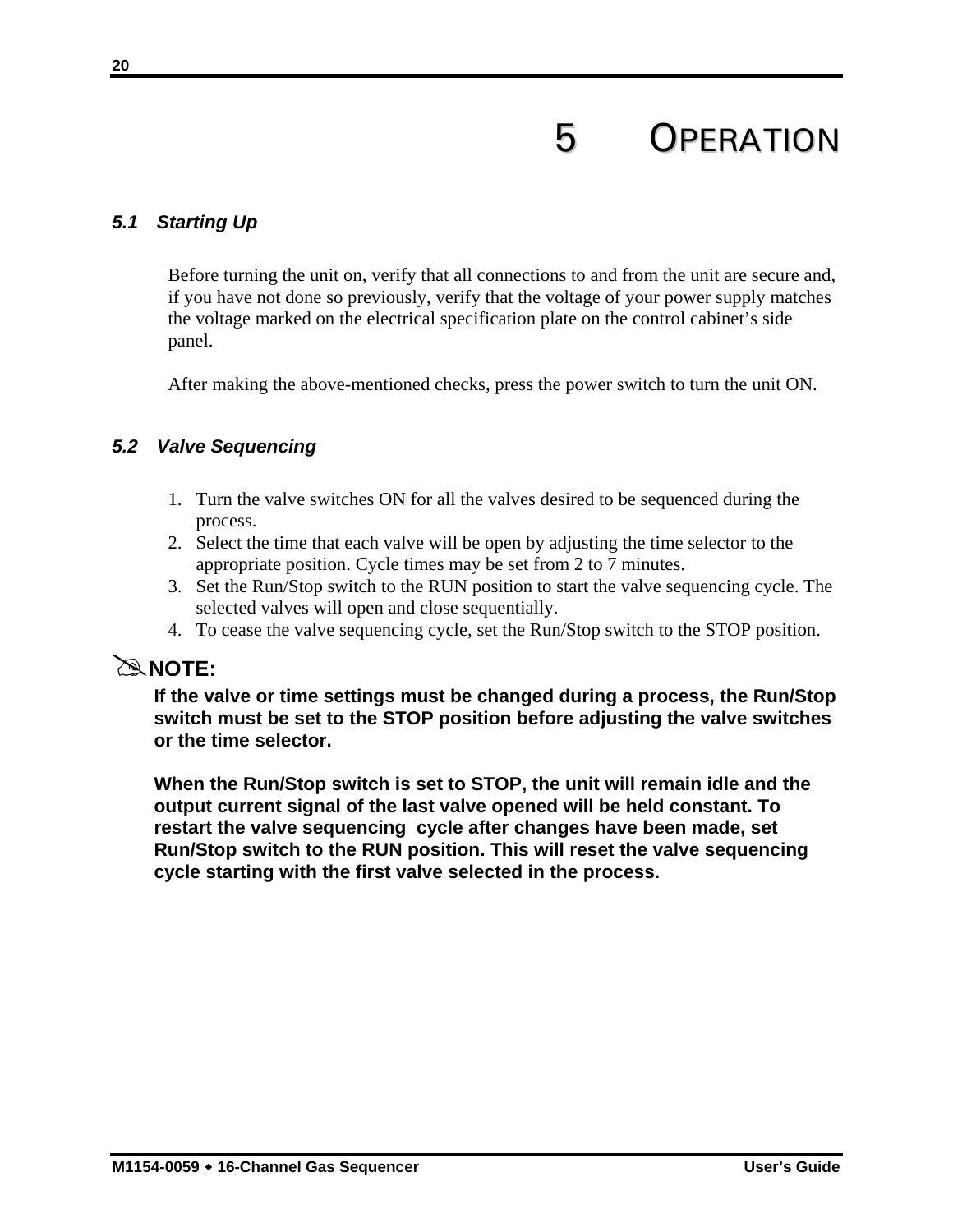## 6 EXHAUST GAS ANALYSIS SYSTEM WITH *AFS-BIOCOMMAND*

#### *6.1* **AFS-BioCommand** *Control Diagrams*

An example of an *AFS-BioCommand* (Windows<sup>®</sup> -based) Control Diagram is shown below. This Control Diagram assumes that the I/O Converter or controller has been scaled to provide a valve-identifying output as described..



#### **Figure 8:** *AFS-BioCommand* **Control Diagram**

## #**NOTE:**

#### **T = valve on time selected (2 to 7 minutes) and N = unit number (1 to 15).**

The following information should be helpful to those who already have a general understanding of *BioCommand* control diagrams. Others should refer to the *AFS-BioCommand* User's Guide to learn how to create, read and activate Control Diagrams.

In the sample program shown in Figure 8 above, a minute timer starts running when the "Nth" valve opens to the gas analyzer. It reads the gas analyzer values only after the minute timer indicates that this particular valve is within one minute of closing. This delay allows time for the lines to purge.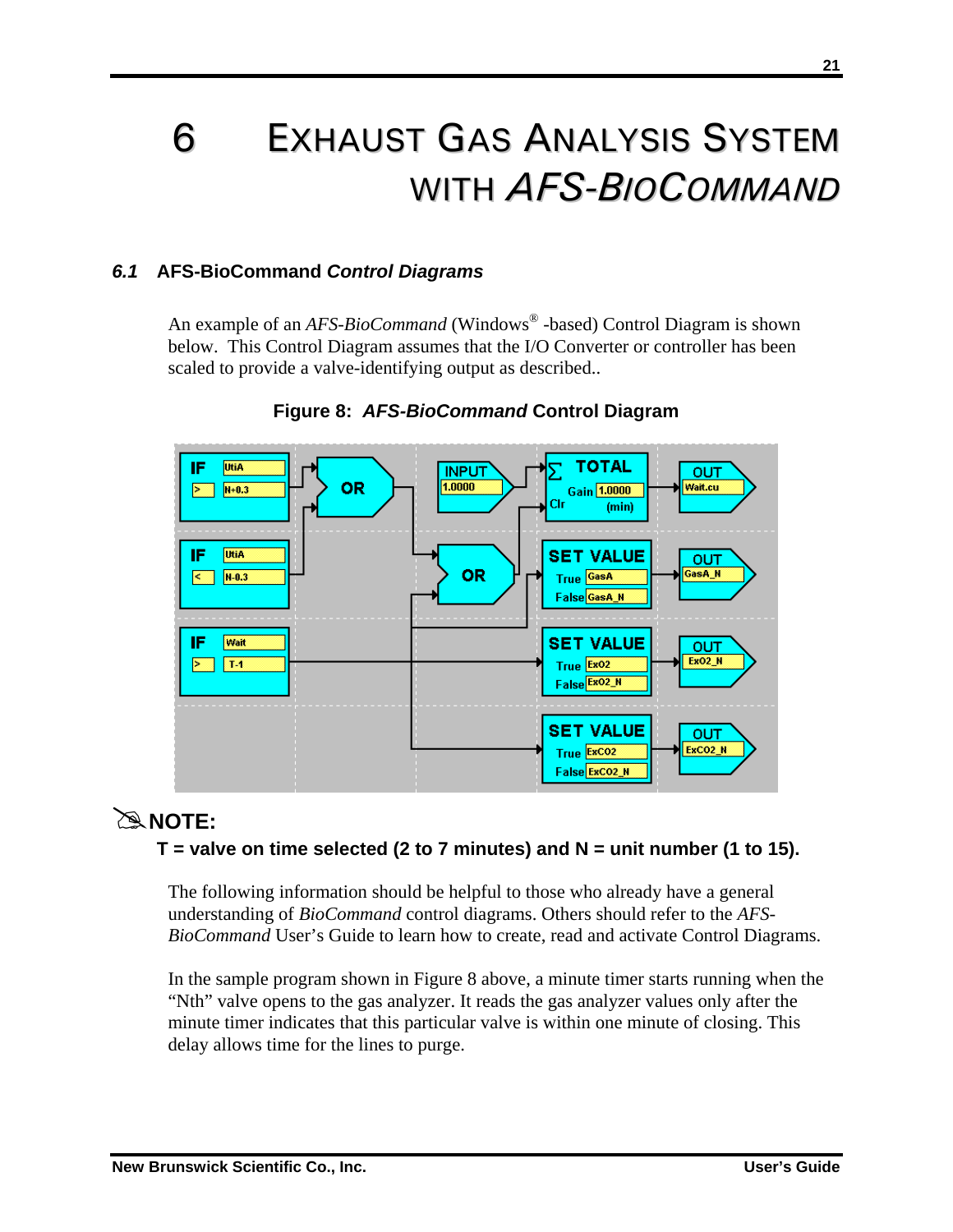The timer is cleared to zero when the valve closes. Additional diagrams would, in a similar fashion, associate other gas analyzer readings with the opening of other valves.

- One Control diagram similar to the sample is required for each fermentor or bioreactor connected to the Sequencer.
- This diagram works for three exhaust gas components:  $CO<sub>2</sub>, O<sub>2</sub>$  and "GasA". It should be modified as appropriate for other applications.
- The letter **N** symbolizes a digit between 1 and 8 which represents the one valve that is open to the gas analyzer. A different digit N must be used in each diagram. One diagram is required for each fermentor or bioreactor.
- The letter **T** symbolizes a digit between 2 and 15 and should be the same as the number of minutes of valve open time selected at the Gas Sequencer.
- **UtiA** is the name assigned in the Universal I/O converter or controller to the scaled value of the valve-identifying signal. When valve 1 is open, the value of UtiA is 1; when valve 2 is open, UtiA is 2; and so on. The program allows a margin of error of  $\pm$  0.3 in the value of UtiA as reported by the Universal I/O Converter or controller.
- **Wait** is the number of minutes that the valve has been open during the current cycle.
- **ExCO2, ExO2, and GasA** are names assigned by the user during configuration of the Universal I/O Converter or controller for exhaust gas analyzer values of Carbon Dioxide, Oxygen and one other component.
- The control diagram assigns the names  $ExCO2_1$ ,  $ExO2_1$ ,  $GasA_1$  to the three components of exhaust gas readings *obtained T-1 minutes after valve 1 opens*. Similarly, a second Diagram (not shown) must be used to assign the names **ExCO2\_2, ExO2\_2, GasA\_2** to exhaust gas components from valve 2. One additional diagram is needed for each additional gas source attached to the sequencer.
- The values of  $ExCO2_1$ ,  $ExO2_1$ ,  $GasA_1$  for fermentor 1, and corresponding values for additional fermentors, can be displayed in *BioCommand* screens and graphs, and used to automatically adjust process setpoints. Exhaust gas values are automatically included in the process data log.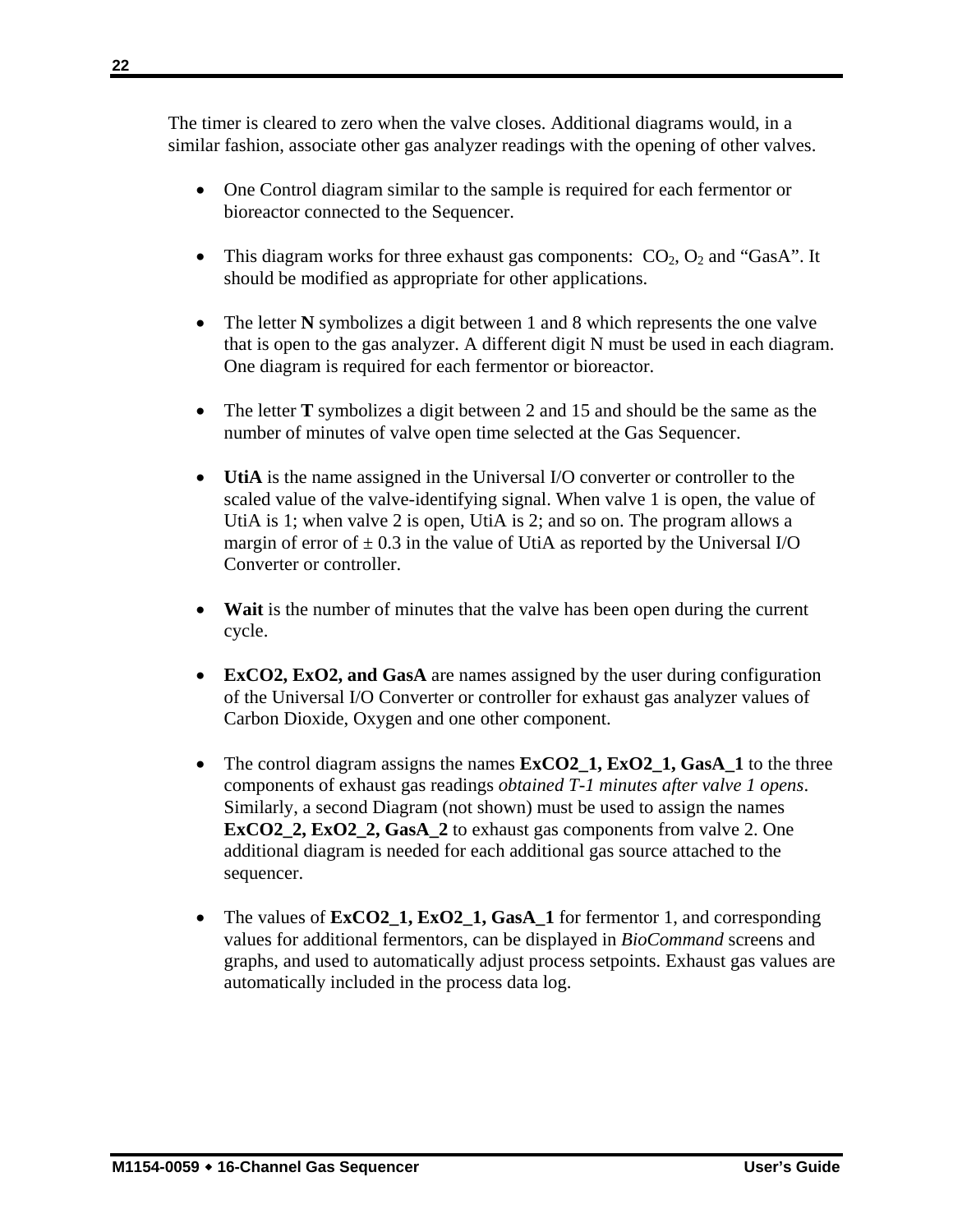## #**NOTE:**

**The Universal I/O Converter or controller must be calibrated to accept the corresponding input signals from the Gas Sequencer, and these signals must be scaled to the following output values:** 

| Valve No. | Signal (mA) | <b>Output</b> |
|-----------|-------------|---------------|
| All Off   | 4.0         | 0.0           |
| 1         | 5.0         | 1.0           |
| 2         | 6.0         | 2.0           |
| 3         | 7.0         | 3.0           |
| 4         | 8.0         | 4.0           |
| 5         | 9.0         | 5.0           |
| 6         | 10.0        | 6.0           |
| 7         | 11.0        | 7.0           |
| 8         | 12.0        | 8.0           |
| 9         | 13.0        | 9.0           |
| 10        | 14.0        | 10.0          |
| 11        | 15.0        | 11.0          |
| 12        | 16.0        | 12.0          |
| 13        | 17.0        | 13.0          |
| 14        | 18.0        | 14.0          |
| 15        | 19.0        | 15.0          |
| 16        | 20.0        | 16.0          |

#### **Table 2: Valve Input and Output Signals**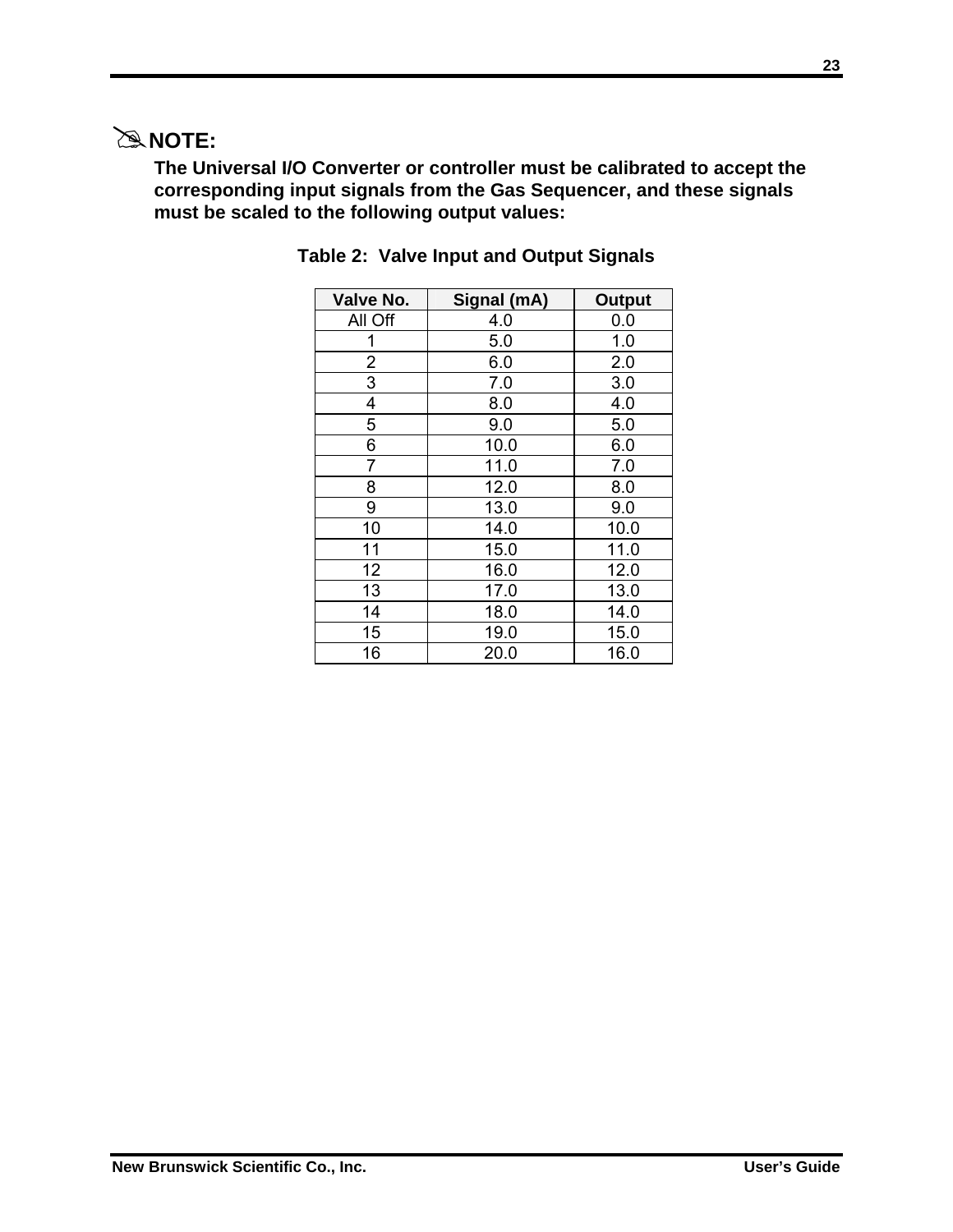# 7 PREVENTIVE MAINTENANCE

Preventive maintenance keeps the equipment in proper working condition. When performed periodically, maintenance results in a longer life of the equipment and reduces time lost due to equipment failure.

## *WARNING!*

**Always turn the power switch OFF and disconnect the power cord before performing any adjustments or maintenance on the Gas Sequencer.** 

#### *7.1 Cleaning*

The painted exterior surfaces can normally be cleaned with a damp cloth and, if necessary, with standard household or laboratory cleaners.

Never use abrasive or corrosive compounds to clean this instrument, as they may damage the unit and void the warranty.

#### *7.2 Fuse Replacement*

The Gas Sequencer's electrical fuse is located in the fuse holder on the bottom panel of the unit.

If the fuse is suspect, first verify that the power switch is in the OFF position and that the power cord is disconnected from the power supply. To inspect the fuse, turn the cap of fuse holder counterclockwise until the fuse pops out. If the fuse appears to be blown, replace it with exactly the same kind of fuse (*see Section Error! Reference source not found.*). Place the new fuse in the fuse holder and replace the cap. Turn the cap clockwise to secure it.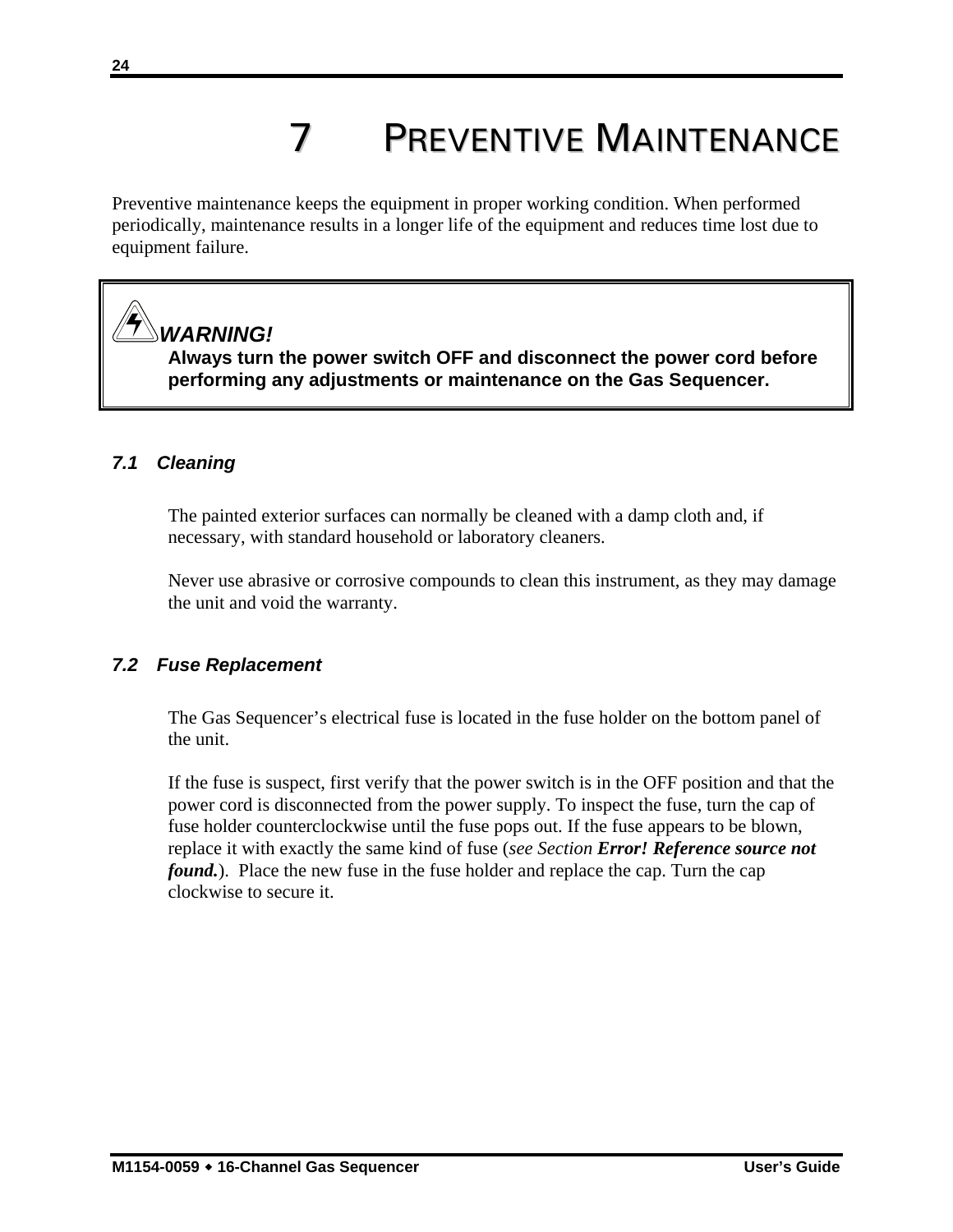## 8 REPLACEMENT PARTS

When ordering replacement parts, accessory parts or requesting service information, please provide the Model Number, Manufacturing Part Number and Serial Number of the Gas Sequencer. This information is on the electrical specification plate, located on the side panel of the Gas Sequencer.

| <b>Part Description</b>             | <b>NBS Part Number</b> |
|-------------------------------------|------------------------|
| Fuse 0.5A 250V MDL                  | P0380-3070             |
| <b>Circuit Breaker/Power Switch</b> | P0400-4240             |
| Programmed FX Controller            | M1154-7006             |
| <b>Digital Input Module</b>         | P0620-5600             |
| Analog Module                       | P0620-5470             |
| Toggle Switch, 250V 5A              | P0400-0240             |
| <b>Rotary Switch</b>                | P0400-1460             |
| <b>Round Dial Knob</b>              | $H-132$                |

#### **Table 3: Replacement Parts**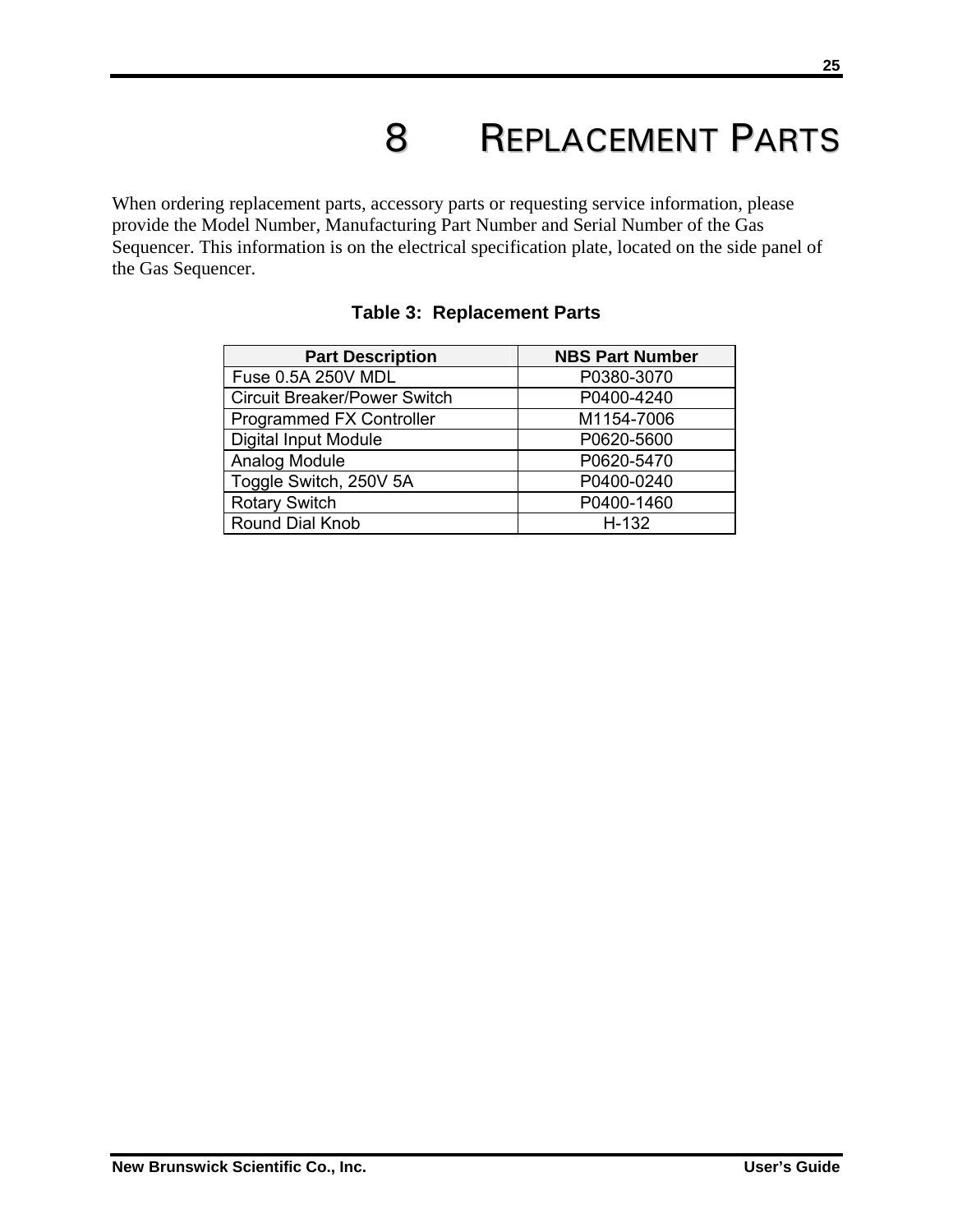## 9 DRAWINGS & TABLES

#### *9.1 Control Schematic*



**Figure 9: Control Schematic**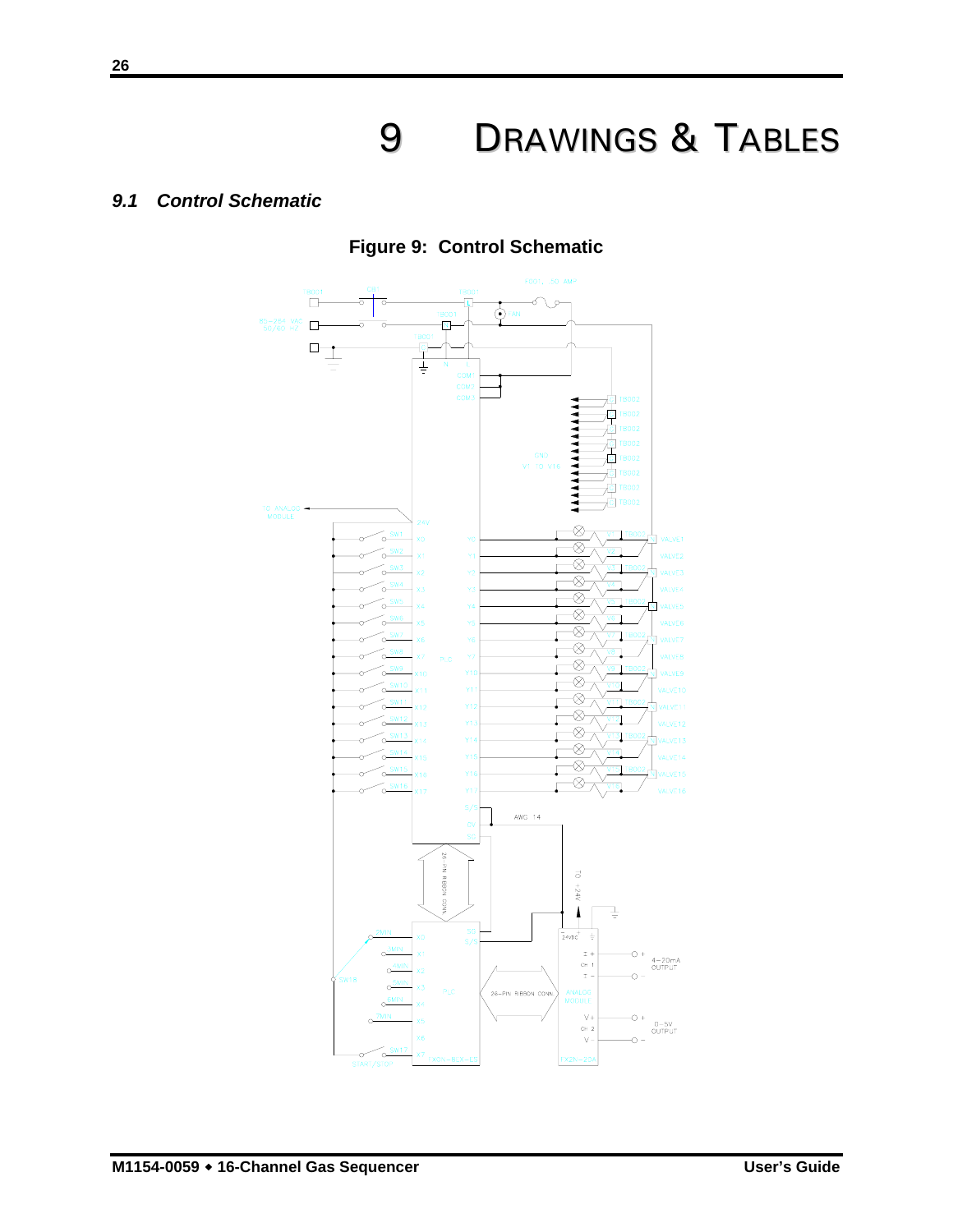

**Figure 10: Piping & Instrumentation Diagram**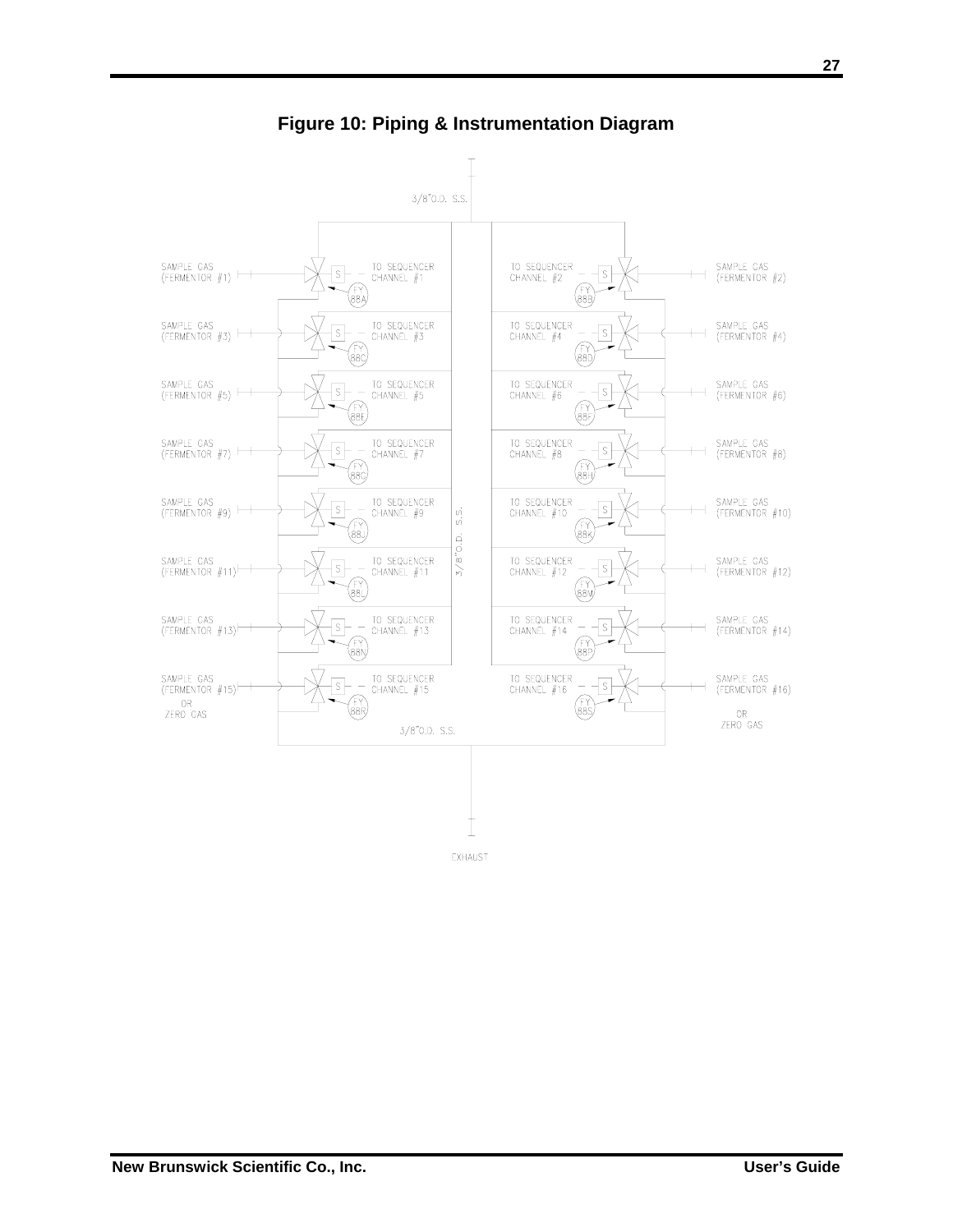### *9.2 List of Drawings*

| <b>Figure</b> | <b>Description</b>               | Page |
|---------------|----------------------------------|------|
|               | <b>Typical Equipment Set-up</b>  | 9    |
|               | <b>Front Panel</b>               | 12   |
| 3             | <b>Side Panels</b>               | 13   |
|               | <b>Cabinet Interior</b>          | 14   |
| 5             | Location                         | 15   |
| 6             | <b>Conduit Connector</b>         | 17   |
|               | Analog Module Detail             | 18   |
| 8             | AFS-BioCommand Control Diagram   | 21   |
| 9             | <b>Control Schematic</b>         | 26   |
| 10            | Piping & Instrumentation Diagram | 27   |

#### *9.3 List of Tables*

| <b>Table</b> | <b>Description</b>           | Page |
|--------------|------------------------------|------|
|              | Valve Analog Input Signals   | 16   |
|              | Valve Input & Output Signals | מר   |
|              | <b>Replacement Parts</b>     | 25   |